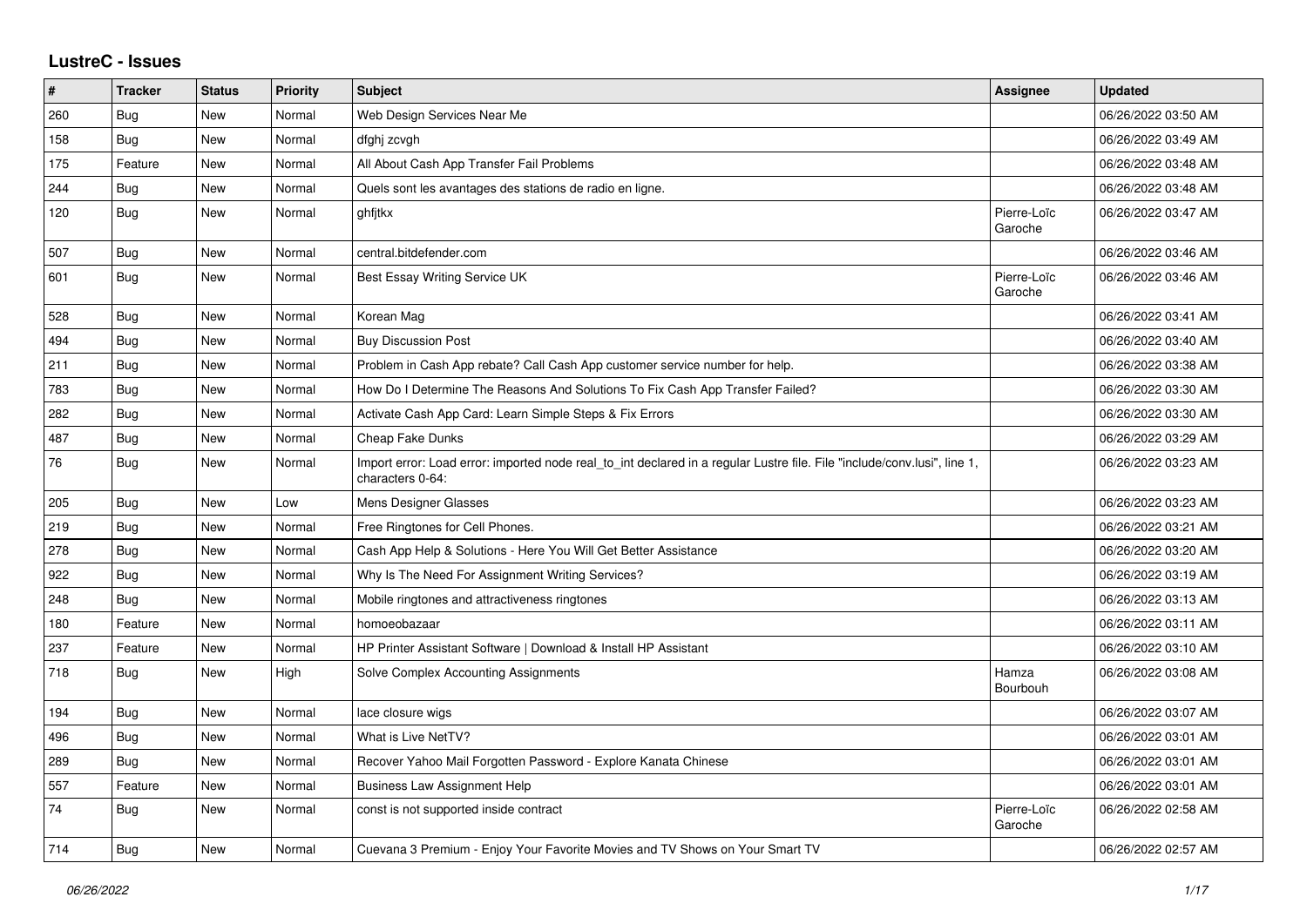| $\vert$ # | <b>Tracker</b> | <b>Status</b> | Priority | <b>Subject</b>                                                                           | <b>Assignee</b>        | <b>Updated</b>      |
|-----------|----------------|---------------|----------|------------------------------------------------------------------------------------------|------------------------|---------------------|
| 495       | <b>Bug</b>     | <b>New</b>    | Normal   | Twitch Clip Downloader Download Twitch Clips Online 2021                                 |                        | 06/26/2022 02:53 AM |
| 228       | Bug            | New           | Normal   | Why Does Cash App Transaction Failed? - Here Is the Answer                               |                        | 06/26/2022 02:50 AM |
| 510       | Feature        | New           | Normal   | Fashion                                                                                  | Anonymous              | 06/26/2022 02:49 AM |
| 779       | Feature        | New           | Normal   | Latest Whatsapp groups for Teens                                                         | Pierre-Loïc<br>Garoche | 06/26/2022 02:43 AM |
| 119       | <b>Bug</b>     | New           | Normal   | klhjigyu                                                                                 |                        | 06/26/2022 02:33 AM |
| 677       | Bug            | New           | Normal   | Logo Design Services Near Me                                                             |                        | 06/26/2022 02:32 AM |
| 92        | Bug            | New           | High     | expression should have been normalized in EMF backend                                    | Pierre-Loïc<br>Garoche | 06/26/2022 02:31 AM |
| 141       | Feature        | New           | Normal   | Something about jerry curly                                                              |                        | 06/26/2022 02:23 AM |
| 774       | Bug            | New           | Normal   | Follow proper initiatives                                                                |                        | 06/26/2022 02:21 AM |
| 331       | <b>Bug</b>     | New           | Normal   | <b>Water Extraction Services in Norfolk VA</b>                                           |                        | 06/26/2022 02:21 AM |
| 503       | <b>Bug</b>     | New           | Normal   | Youtube Premium Apk free download for Android                                            |                        | 06/26/2022 02:20 AM |
| 243       | Feature        | New           | Normal   | Reconstruir la pandilla de la mafia en Gangstar Vegas MOD APK                            |                        | 06/26/2022 02:20 AM |
| 512       | Bug            | New           | Normal   | The Importance Of Using Custom Writing Services                                          |                        | 06/26/2022 02:20 AM |
| 621       | Bug            | New           | Normal   | Buy All Modafinil & Armodafinil Tablets @Buy Modafinil US                                |                        | 06/26/2022 02:20 AM |
| 502       | <b>Bug</b>     | New           | Normal   | Les instructions pour définir des sonneries pour iPhone sont simples et faciles à suivre |                        | 06/26/2022 02:20 AM |
| 741       | <b>Bug</b>     | New           | Normal   | <b>Blockchain Technology Solutions</b>                                                   |                        | 06/26/2022 02:19 AM |
| 136       | Bug            | New           | Normal   | snappow                                                                                  |                        | 06/26/2022 02:11 AM |
| 531       | Bug            | New           | Normal   | Cheap Assignment Writing Service UK                                                      | Anonymous              | 06/26/2022 02:05 AM |
| 612       | Bug            | New           | Normal   | Luxury Slingshot Rental                                                                  |                        | 06/26/2022 02:02 AM |
| 994       | Feature        | New           | Normal   | Cricut.com/setup                                                                         |                        | 06/26/2022 02:00 AM |
| 333       | Bug            | New           | Normal   | Mold Removal Services in Norfolk VA                                                      |                        | 06/26/2022 02:00 AM |
| 699       | Bug            | New           | Normal   | Would you be able to utilize Cash App Twitch?                                            |                        | 06/26/2022 01:57 AM |
| 705       | <b>Bug</b>     | New           | Normal   | wuxiaworld                                                                               |                        | 06/26/2022 01:53 AM |
| 499       | Feature        | New           | Normal   | Discover The Premium Features Of Spotify Mod Apk                                         |                        | 06/26/2022 01:53 AM |
| 586       | <b>Bug</b>     | New           | Normal   | Best Modifications For Your Mobile Phone                                                 |                        | 06/26/2022 01:51 AM |
| 161       | <b>Bug</b>     | New           | Normal   | dfdrtyuio                                                                                |                        | 06/26/2022 01:46 AM |
| 169       | <b>Bug</b>     | New           | Normal   | CV Maker - UAE CV Writing Agency                                                         |                        | 06/26/2022 01:37 AM |
| 480       | <b>Bug</b>     | New           | Normal   | Nur Online Shop                                                                          |                        | 06/26/2022 01:32 AM |
| 514       | Bug            | New           | Normal   | Trans-Caribbean                                                                          |                        | 06/26/2022 01:31 AM |
| 259       | <b>Bug</b>     | New           | Normal   | call center services                                                                     |                        | 06/26/2022 01:30 AM |
| 542       | <b>Bug</b>     | New           | Normal   | Web N Logo Design                                                                        |                        | 06/26/2022 01:28 AM |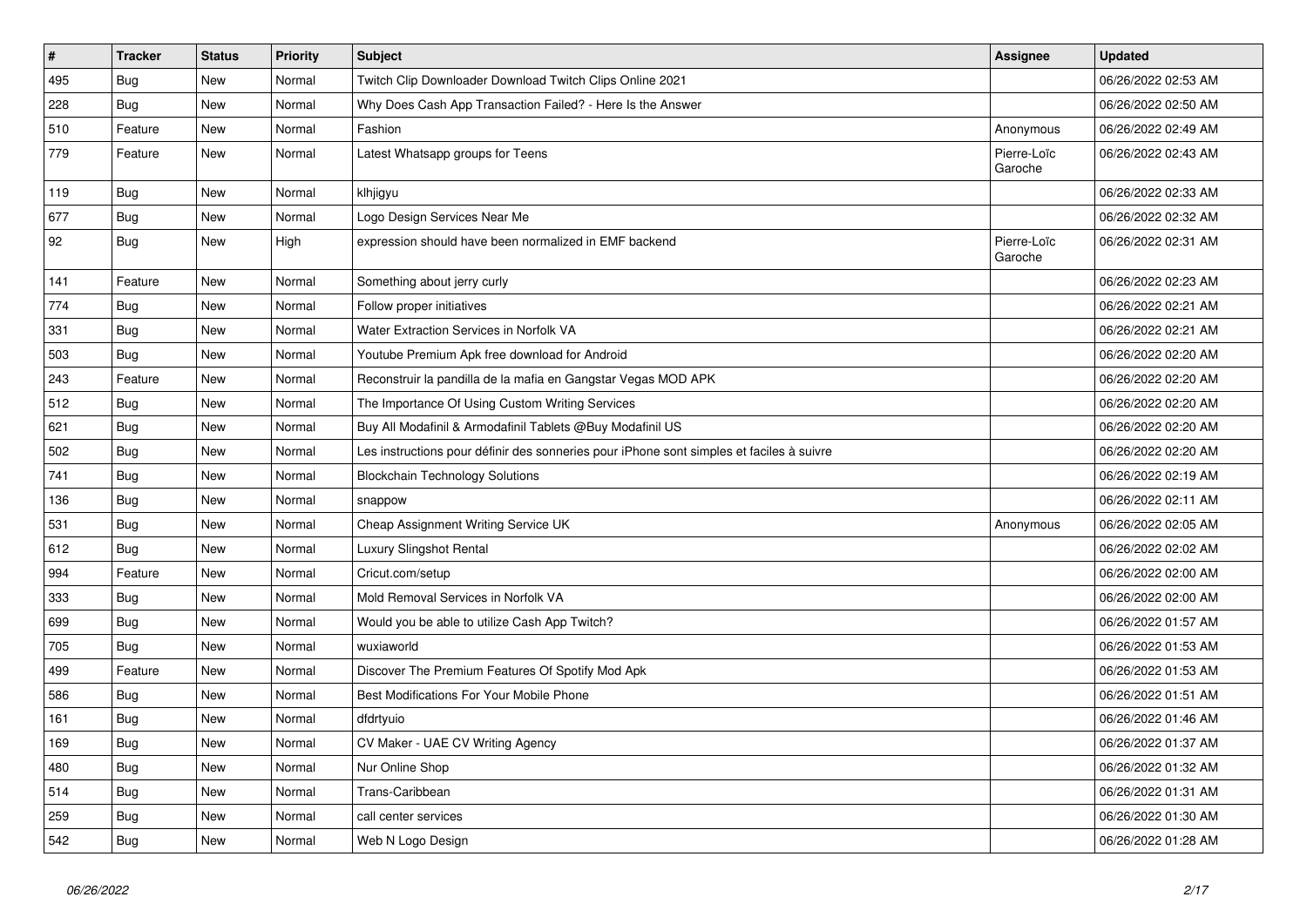| $\vert$ # | <b>Tracker</b> | <b>Status</b> | <b>Priority</b> | Subject                                                                              | <b>Assignee</b>        | <b>Updated</b>      |
|-----------|----------------|---------------|-----------------|--------------------------------------------------------------------------------------|------------------------|---------------------|
| 251       | <b>Bug</b>     | New           | Normal          | All About Cash App Transfer Fail Problems                                            | Pierre-Loïc<br>Garoche | 06/26/2022 01:26 AM |
| 820       | <b>Bug</b>     | New           | Normal          | Metal Slug Apk para Android                                                          |                        | 06/26/2022 01:22 AM |
| 554       | Bug            | New           | Normal          | XvideoStudio Video Editor APK Free Download on TechToDown                            |                        | 06/26/2022 01:18 AM |
| 541       | Bug            | New           | Normal          | How to fix the cash app payment failed errors?                                       |                        | 06/26/2022 01:16 AM |
| 217       | <b>Bug</b>     | New           | Normal          | How this service matter most?                                                        |                        | 06/26/2022 01:14 AM |
| 171       | Feature        | New           | Normal          | loan management system                                                               |                        | 06/26/2022 01:13 AM |
| 284       | Bug            | New           | Normal          | All About Cash App Transfer Fail Problems                                            |                        | 06/26/2022 01:07 AM |
| 265       | <b>Bug</b>     | New           | Normal          | 3 Faq's On Downloading To Your Apple Ipod                                            |                        | 06/26/2022 01:07 AM |
| 181       | Bug            | New           | Normal          | <b>Healthcare Custom Writing Services</b>                                            |                        | 06/26/2022 01:07 AM |
| 931       | Feature        | New           | High            | Situs Judi Slot Online apel888                                                       | Pierre-Loïc<br>Garoche | 06/26/2022 01:07 AM |
| 352       | Bug            | New           | Normal          | Tile & Grout Cleaning Services in Chesapeake VA                                      |                        | 06/26/2022 01:05 AM |
| 501       | Bug            | New           | Normal          | How Do I Annihilate Cash App Transfer Failed Problems Effectively                    | Pierre-Loïc<br>Garoche | 06/26/2022 01:04 AM |
| 279       | Bug            | New           | High            | What is an essential feature of an internal communications app?                      |                        | 06/26/2022 01:03 AM |
| 500       | Bug            | New           | Normal          | Simply contact the technical team, to find the solution to cash app refund problems. | Pierre-Loïc<br>Garoche | 06/26/2022 01:02 AM |
| 659       | Bug            | New           | Normal          | Olive Oil Properties And Health Benefits                                             |                        | 06/26/2022 12:59 AM |
| 650       | Bug            | New           | Normal          | <b>Cherries Health Benefits</b>                                                      |                        | 06/26/2022 12:57 AM |
| 202       | Bug            | New           | Normal          | blonde wig                                                                           |                        | 06/26/2022 12:52 AM |
| 497       | <b>Bug</b>     | New           | Normal          | Fake Nike Dunk Low Off-White Lot 50                                                  |                        | 06/26/2022 12:48 AM |
| 261       | Bug            | New           | Normal          | Ringtone Downloads - Easy Ways Come Up With Your Own Ringtones                       |                        | 06/26/2022 12:47 AM |
| 498       | Bug            | New           | Normal          | Téléchargeur SoundCloud : SoundCloud en Mp3                                          | Christophe<br>Garion   | 06/26/2022 12:43 AM |
| 618       | Bug            | New           | Normal          | Buy Steroids Online with OurMedicnes.com   Best Quality Steroids                     |                        | 06/26/2022 12:42 AM |
| 671       | Bug            | New           | Normal          | Hot games                                                                            | Pierre-Loïc<br>Garoche | 06/26/2022 12:40 AM |
| 201       | Bug            | New           | Normal          | closure wig                                                                          |                        | 06/26/2022 12:37 AM |
| 281       | Feature        | New           | Normal          | what are the types of Ringtones?                                                     | Anonymous              | 06/26/2022 12:27 AM |
| 587       | Bug            | New           | Normal          | Why Picsart Pro Offers Great Features                                                |                        | 06/26/2022 12:18 AM |
| 255       | Feature        | New           | Normal          | best doctor for psoriasis                                                            |                        | 06/26/2022 12:17 AM |
| 602       | <b>Bug</b>     | New           | Normal          | Best Essay Writing Service UK                                                        | Pierre-Loïc<br>Garoche | 06/26/2022 12:16 AM |
| 563       | <b>Bug</b>     | New           | Normal          | Understanding the Difference Between Free and Paid Mod Apks                          |                        | 06/26/2022 12:15 AM |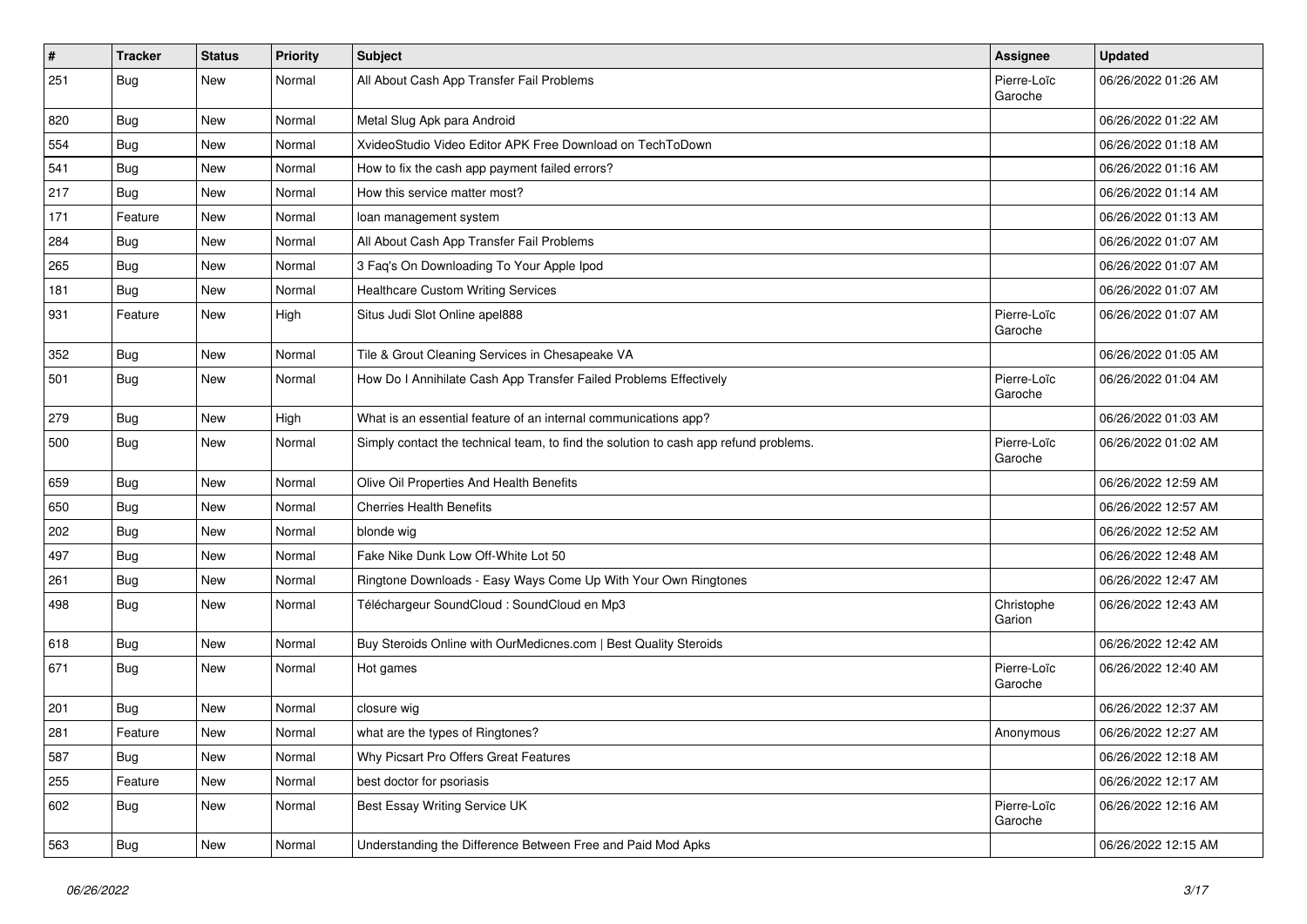| $\vert$ # | <b>Tracker</b> | <b>Status</b> | <b>Priority</b> | <b>Subject</b>                                                                         | Assignee                 | <b>Updated</b>      |
|-----------|----------------|---------------|-----------------|----------------------------------------------------------------------------------------|--------------------------|---------------------|
| 708       | <b>Bug</b>     | New           | Normal          | Efficient ways to proceed with the cash app dispute process?                           |                          | 06/26/2022 12:08 AM |
| 648       | Feature        | New           | Normal          | <b>Plum Health Benefits</b>                                                            |                          | 06/26/2022 12:08 AM |
| 630       | <b>Bug</b>     | New           | Normal          | How Can I Load Cash App Card at Walmart straight away?                                 |                          | 06/26/2022 12:04 AM |
| 635       | <b>Bug</b>     | New           | Normal          | Buy Steroids Online with OurMedicnes.com   Best Quality Steroids                       |                          | 06/26/2022 12:01 AM |
| 968       | Feature        | New           | Normal          | watch nfl online free live streaming                                                   |                          | 06/25/2022 11:52 PM |
| 292       | <b>Bug</b>     | New           | Normal          | Venmo to Cash App Transfer Of Money- Explore Here                                      |                          | 06/25/2022 11:47 PM |
| 558       | Feature        | New           | Normal          | <b>Stunning Classic Sofas</b>                                                          |                          | 06/25/2022 11:46 PM |
| 214       | Feature        | New           | Normal          | Five Christmas Apps For Apple Users                                                    |                          | 06/25/2022 11:45 PM |
| 666       | <b>Bug</b>     | New           | Normal          | 470+ pages à colorier de Noël                                                          |                          | 06/25/2022 11:44 PM |
| 267       | <b>Bug</b>     | <b>New</b>    | Normal          | How To Use Internet Radio Services To Listen To Your Favorite Songs                    |                          | 06/25/2022 11:43 PM |
| 75        | <b>Bug</b>     | New           | Normal          | exception File "checks/algebraicLoop.ml", line 368, characters 16-22: Assertion failed |                          | 06/25/2022 11:42 PM |
| 482       | Bug            | New           | Normal          | <b>Text Window</b>                                                                     |                          | 06/25/2022 11:39 PM |
| 682       | <b>Bug</b>     | New           | Normal          | Does Facebook customer service live chat allow to speak with someone?                  |                          | 06/25/2022 11:38 PM |
| 787       | Bug            | New           | Normal          | <b>Assured Assignment Help</b>                                                         |                          | 06/25/2022 11:38 PM |
| 88        | <b>Bug</b>     | New           | Normal          | kind2 output: When for node arguments                                                  | Pierre-Loïc<br>Garoche   | 06/25/2022 11:31 PM |
| 529       | <b>Bug</b>     | <b>New</b>    | Normal          | Thop TV APK - Free Download for Android                                                |                          | 06/25/2022 11:27 PM |
| 954       | Bug            | New           | Normal          | AZ Screen Recorder Mod                                                                 |                          | 06/25/2022 11:24 PM |
| 673       | <b>Bug</b>     | New           | Normal          | Learn the basics of pixel art - Clear grid                                             |                          | 06/25/2022 11:24 PM |
| 227       | Bug            | New           | Normal          | Cash App Help & Solutions - Here You Will Get Better Assistance                        |                          | 06/25/2022 11:21 PM |
| 197       | <b>Bug</b>     | New           | Normal          | SBL JABORANDI PLUS HAIR OIL - COMPLETE SCALP CARE (100ML)                              |                          | 06/25/2022 11:20 PM |
| 583       | Bug            | New           | High            | Need the Cash app customer service phone number?                                       |                          | 06/25/2022 11:18 PM |
| 477       | <b>Bug</b>     | New           | Normal          | What Does Online Coupon Mean?                                                          |                          | 06/25/2022 11:15 PM |
| 168       | Bug            | New           | Normal          | UFC 256 Live Stream Online                                                             |                          | 06/25/2022 11:12 PM |
| 742       | Bug            | New           | Normal          | How Long Does Cash App Support Take To Respond For A Better Support?                   |                          | 06/25/2022 11:00 PM |
| 479       | Bug            | New           | Normal          | Limousine Service Bellevue WA                                                          |                          | 06/25/2022 10:54 PM |
| 955       | Bug            | <b>New</b>    | Normal          | How Long Does Verification Take On Cash App If You Apply For The Verification?         | Christophe<br>Garion     | 06/25/2022 10:50 PM |
| 788       | <b>Bug</b>     | <b>New</b>    | Normal          | Intro Maker Mod APK                                                                    |                          | 06/25/2022 10:48 PM |
| 643       | Bug            | New           | Normal          | Oreo TV Apk Download                                                                   |                          | 06/25/2022 10:46 PM |
| 380       | Bug            | New           | Normal          | Moving Services in McLean VA                                                           |                          | 06/25/2022 10:36 PM |
| 536       | Bug            | New           | Normal          | How to check the balance on the cash app card                                          | Hamza<br><b>Bourbouh</b> | 06/25/2022 10:34 PM |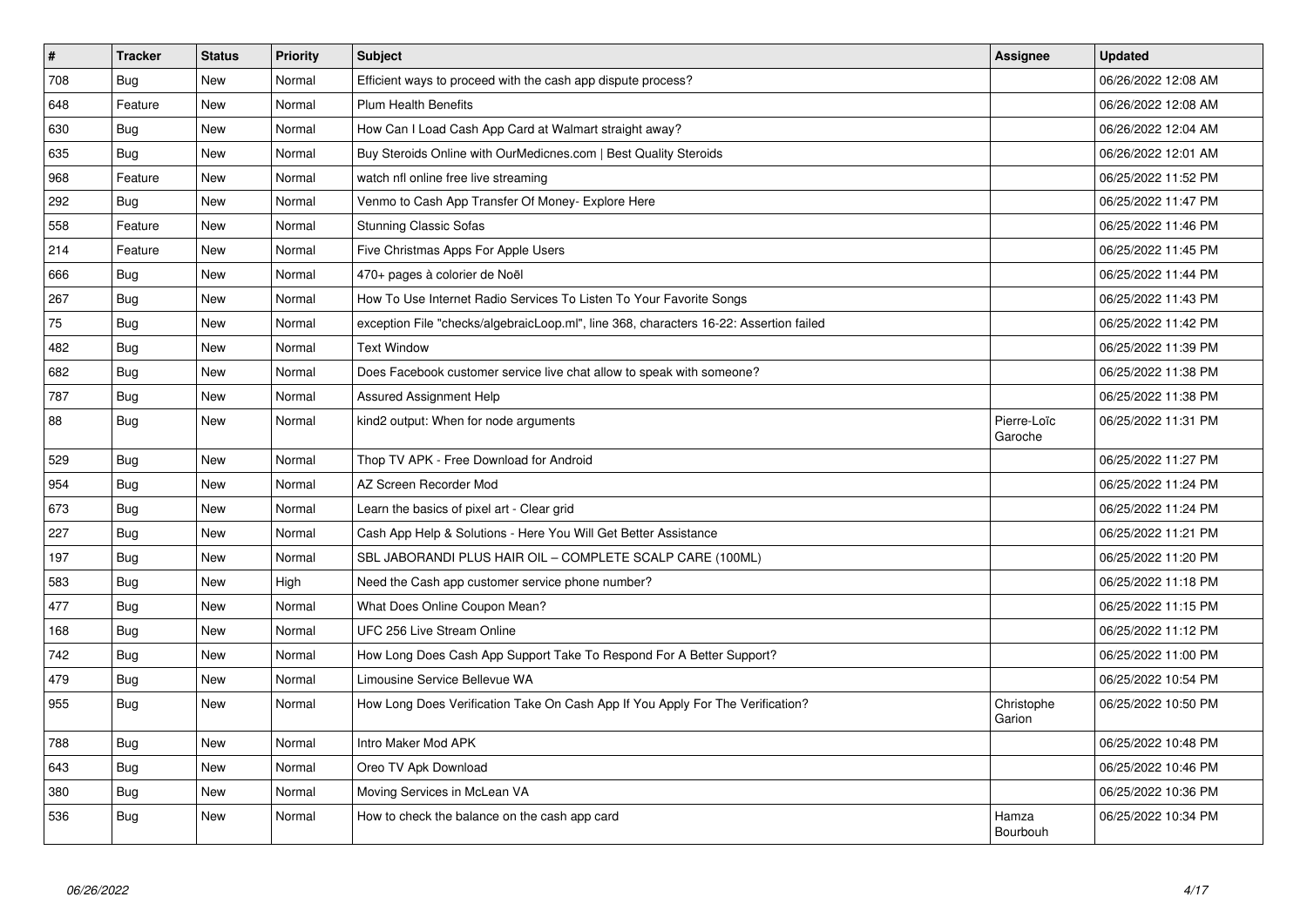| #    | Tracker    | <b>Status</b> | <b>Priority</b> | Subject                                                                                                 | <b>Assignee</b>        | <b>Updated</b>      |
|------|------------|---------------|-----------------|---------------------------------------------------------------------------------------------------------|------------------------|---------------------|
| 63   | Feature    | New           | Normal          | Skip normalization step in mutation generation if it possible                                           | Pierre-Loïc<br>Garoche | 06/25/2022 10:31 PM |
| 763  | <b>Bug</b> | New           | High            | How to Make a Ringtone on Your iPhone                                                                   |                        | 06/25/2022 10:31 PM |
| 800  | Bug        | New           | Normal          | Who Is an ETL Engineer                                                                                  |                        | 06/25/2022 10:31 PM |
| 275  | Bug        | New           | Normal          | Activate Cash App Card With Or Without QR - Step By Step Guide                                          | Pierre-Loïc<br>Garoche | 06/25/2022 10:28 PM |
| 530  | Bug        | New           | Normal          | Cheap Assignment Writing Service UK                                                                     | Anonymous              | 06/25/2022 10:24 PM |
| 1114 | Bug        | New           | Normal          | To control the car, all you must do is click to go left or right and release the button to go straight. |                        | 06/25/2022 10:15 PM |
| 649  | Feature    | New           | Normal          | Pear Health Benefits                                                                                    |                        | 06/25/2022 10:14 PM |
| 189  | Bug        | New           | Normal          | <b>College Biology Writing Services</b>                                                                 |                        | 06/25/2022 10:12 PM |
| 956  | <b>Bug</b> | New           | Normal          | <b>FNF Free Mods Online</b>                                                                             |                        | 06/25/2022 09:59 PM |
| 686  | <b>Bug</b> | New           | Normal          | Welcome To The Most Demandable Mahipalpur Escorts Agency                                                |                        | 06/25/2022 09:59 PM |
| 546  | Feature    | New           | Normal          | Quickbooks Error                                                                                        |                        | 06/25/2022 09:58 PM |
| 532  | <b>Bug</b> | New           | Normal          | My Assignment Help                                                                                      |                        | 06/25/2022 09:55 PM |
| 1106 | <b>Bug</b> | New           | Normal          | How Do I Get Cash App ++ Without Confronting Any Technical Glitches?                                    |                        | 06/25/2022 09:53 PM |
| 492  | Bug        | New           | Normal          | HD Streamz MOD APK v3.5.5 (Keine Werbung)                                                               |                        | 06/25/2022 09:44 PM |
| 216  | Feature    | New           | High            | Barry Keoghan                                                                                           | Pierre-Loïc<br>Garoche | 06/25/2022 09:40 PM |
| 185  | <b>Bug</b> | New           | Normal          | Non-Plagiarized Research Writing                                                                        |                        | 06/25/2022 09:34 PM |
| 710  | <b>Bug</b> | New           | Normal          | Take Necessary Assistance If You Are Unable Activate Cash App Card                                      |                        | 06/25/2022 09:26 PM |
| 647  | Feature    | New           | Normal          | <b>Cranberry Health Benefits</b>                                                                        |                        | 06/25/2022 09:21 PM |
| 520  | <b>Bug</b> | New           | Normal          | What Is The Major Role Of Cash.app/Help and Support Page?                                               |                        | 06/25/2022 09:19 PM |
| 258  | Bug        | New           | Normal          | Fake Nike Dunk High AMBUSH Deep Royal                                                                   |                        | 06/25/2022 09:14 PM |
| 806  | Feature    | New           | Normal          | Go everywhere thanks to mapquest driving directions                                                     |                        | 06/25/2022 09:13 PM |
| 209  | Bug        | New           | Normal          | Neglect to access old Cash App account considering message notice issue? Contact help.                  |                        | 06/25/2022 09:12 PM |
| 1103 | Bug        | New           | Normal          | Idle game fix bug                                                                                       |                        | 06/25/2022 09:08 PM |
| 139  | Bug        | New           | Normal          | relseo                                                                                                  |                        | 06/25/2022 09:04 PM |
| 979  | <b>Bug</b> | New           | Normal          | Free Gas Cards for the Unemployed                                                                       |                        | 06/25/2022 09:02 PM |
| 513  | Bug        | New           | Normal          | Unlock cash app account using the easy steps:                                                           | Anonymous              | 06/25/2022 08:56 PM |
| 668  | <b>Bug</b> | New           | Normal          | Get to know Cash App Refund Process here                                                                |                        | 06/25/2022 08:53 PM |
| 658  | Bug        | New           | Normal          | Watermelon Nutrition Facts And Health Benefits                                                          |                        | 06/25/2022 08:47 PM |
| 146  | <b>Bug</b> | New           | Normal          | bayabais                                                                                                |                        | 06/25/2022 08:41 PM |
| 488  | Bug        | New           | Normal          | Quick solution to solve cash app dispute by the technical team                                          |                        | 06/25/2022 08:38 PM |
| 731  | Bug        | New           | Normal          | Avail Of Cash App Customer Service If Unable To Down Cash App Mobile App?                               |                        | 06/25/2022 08:36 PM |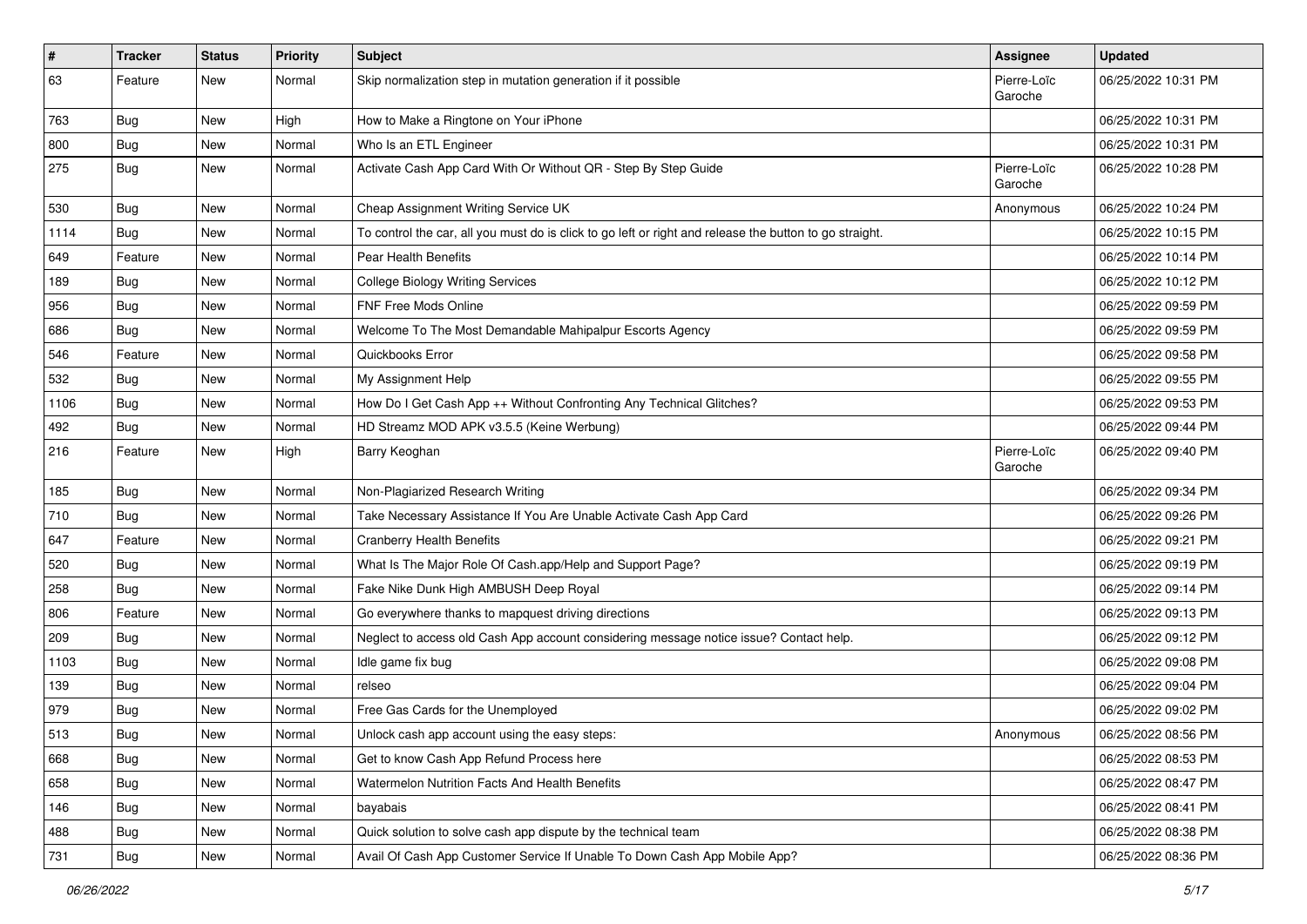| #    | <b>Tracker</b> | <b>Status</b> | <b>Priority</b> | Subject                                                                 | <b>Assignee</b>        | <b>Updated</b>      |
|------|----------------|---------------|-----------------|-------------------------------------------------------------------------|------------------------|---------------------|
| 615  | <b>Bug</b>     | New           | Normal          | CheapestMedsShop   100% Safe Medicines Online in USA UK & AUS.          |                        | 06/25/2022 08:36 PM |
| 196  | Bug            | New           | Normal          | Homoeobazaar For Homeopathy Medicines                                   |                        | 06/25/2022 08:34 PM |
| 613  | Bug            | New           | Normal          | Buy Aspadol 100mg Tab Online in US, UK, AU   Erospharmacy               |                        | 06/25/2022 08:32 PM |
| 695  | <b>Bug</b>     | New           | Normal          | Refer Listas IPTV Apk                                                   |                        | 06/25/2022 08:23 PM |
| 484  | Bug            | New           | Normal          | UK best essay writing service                                           |                        | 06/25/2022 08:18 PM |
| 600  | <b>Bug</b>     | New           | Normal          | Play Store Pro                                                          |                        | 06/25/2022 08:17 PM |
| 225  | Bug            | New           | Normal          | instant personal loan                                                   |                        | 06/25/2022 08:11 PM |
| 450  | Bug            | New           | Normal          | Floor Stripping Quincy MA                                               |                        | 06/25/2022 08:06 PM |
| 552  | Feature        | New           | Normal          | Radio rfm and the benefits of radio rfm                                 |                        | 06/25/2022 08:02 PM |
| 312  | Bug            | New           | Normal          | Stain Protection Services in Virginia Beach VA                          |                        | 06/25/2022 07:42 PM |
| 523  | Bug            | New           | Normal          | What Is The Right Google Account Recovery Aid To Regain Account Access? | Pierre-Loïc<br>Garoche | 06/25/2022 07:41 PM |
| 812  | Feature        | New           | Normal          | canon.com/ijsetup                                                       |                        | 06/25/2022 07:40 PM |
| 457  | <b>Bug</b>     | New           | Normal          | Carpet Cleaning Medford MA                                              |                        | 06/25/2022 07:36 PM |
| 183  | Bug            | New           | Normal          | Nursing Assignment Help Online                                          |                        | 06/25/2022 07:34 PM |
| 696  | Bug            | New           | Normal          | How to Install the TuMangaOnline App                                    |                        | 06/25/2022 07:31 PM |
| 525  | <b>Bug</b>     | New           | Normal          | If you don't have a QR code: How to activate cash app card in app       |                        | 06/25/2022 07:30 PM |
| 184  | Bug            | New           | Normal          | Affordable Business Writing Services                                    |                        | 06/25/2022 07:28 PM |
| 527  | Feature        | New           | Normal          | My Teachers                                                             |                        | 06/25/2022 07:28 PM |
| 704  | Bug            | New           | Normal          | Reach support team of Chime Customer Service for instant help           |                        | 06/25/2022 07:25 PM |
| 400  | Bug            | New           | Normal          | Office Moving Services in Potomac MD                                    |                        | 06/25/2022 07:17 PM |
| 1018 | Bug            | New           | Normal          | So erhalten Sie ein kostenloses Hörbuch                                 |                        | 06/25/2022 07:15 PM |
| 465  | Bug            | New           | Normal          | Carpet Cleaning Westchester MA                                          |                        | 06/25/2022 07:11 PM |
| 269  | <b>Bug</b>     | New           | Normal          | Is there such a site for app design?                                    | Anonymous              | 06/25/2022 07:09 PM |
| 524  | <b>Bug</b>     | New           | Normal          | How Does Google Account Recovery Work If Your Account Is Hacked?        |                        | 06/25/2022 07:08 PM |
| 178  | <b>Bug</b>     | New           | Normal          | transparent lace wigs                                                   |                        | 06/25/2022 07:07 PM |
| 263  | Feature        | New           | Normal          | Wrecked Car Is Nothing But A Worthless                                  | Pierre-Loïc<br>Garoche | 06/25/2022 06:59 PM |
| 336  | Bug            | New           | Normal          | Tile & Grout Cleaning Services in Norfolk VA                            |                        | 06/25/2022 06:58 PM |
| 716  | Bug            | New           | Normal          | La celebración de un BabyShower.                                        |                        | 06/25/2022 06:52 PM |
| 564  | Bug            | New           | Normal          | How To Install RepelisPlus On Your Android Phone?                       |                        | 06/25/2022 06:46 PM |
| 579  | Bug            | New           | Normal          | YOUR CV MAKES YOUR FIRST IMPRESSION                                     | Christophe<br>Garion   | 06/25/2022 06:46 PM |
| 157  | Bug            | New           | Normal          | Forget cash app pin                                                     |                        | 06/25/2022 06:45 PM |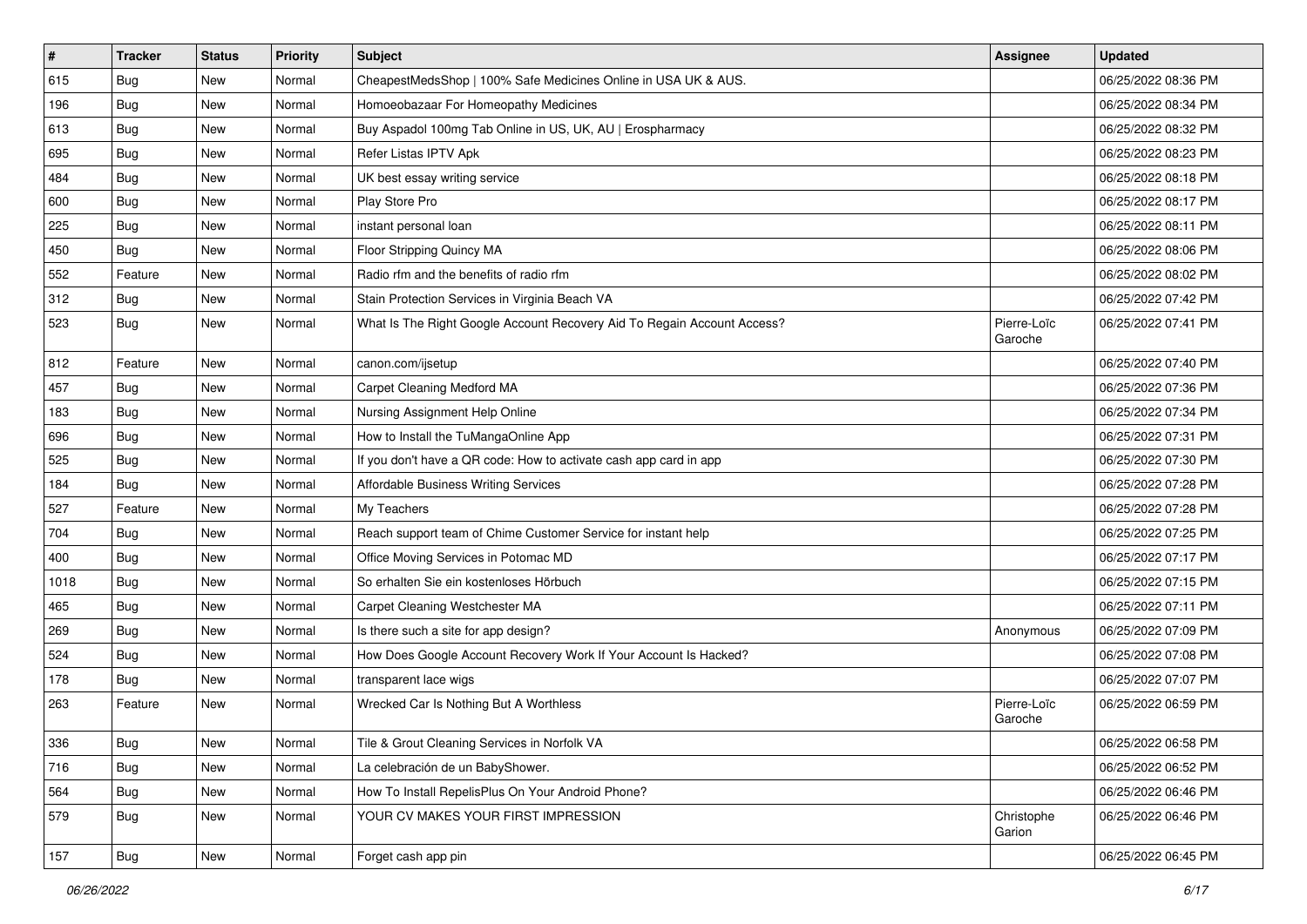| $\vert$ # | <b>Tracker</b> | <b>Status</b> | <b>Priority</b> | <b>Subject</b>                                                                   | <b>Assignee</b>        | <b>Updated</b>      |
|-----------|----------------|---------------|-----------------|----------------------------------------------------------------------------------|------------------------|---------------------|
| 246       | Bug            | New           | Normal          | The Beast App                                                                    |                        | 06/25/2022 06:42 PM |
| 345       | Bug            | New           | Normal          | Stain Protection Services in Chesapeake VA                                       |                        | 06/25/2022 06:38 PM |
| 233       | <b>Bug</b>     | New           | Normal          | Anauthorsway.com: My User Experience                                             |                        | 06/25/2022 06:28 PM |
| 770       | <b>Bug</b>     | New           | Normal          | Canon IJ Network Tool                                                            |                        | 06/25/2022 06:23 PM |
| 1024      | Bug            | New           | Normal          | How to choose the right broker                                                   |                        | 06/25/2022 06:23 PM |
| 1025      | <b>Bug</b>     | New           | Normal          | how to change the logo in wordpress                                              |                        | 06/25/2022 06:20 PM |
| 1026      | Bug            | New           | Normal          | New Puzzle Game for All Age - Dordle                                             |                        | 06/25/2022 06:17 PM |
| 1027      | Bug            | New           | Normal          | Word hurdle: Viral and Fun Online Game                                           |                        | 06/25/2022 06:13 PM |
| 491       | Feature        | New           | Normal          | Automatically download and paste Reddit wallpapers into Windows                  |                        | 06/25/2022 05:55 PM |
| 526       | Bug            | New           | Normal          | Soundcloud to mp3 converter - Download Soundcloud songs                          |                        | 06/25/2022 05:36 PM |
| 567       | Bug            | New           | Normal          | Singapore assignment help                                                        |                        | 06/25/2022 05:20 PM |
| 804       | <b>Bug</b>     | New           | Normal          | Review                                                                           |                        | 06/25/2022 05:07 PM |
| 709       | <b>Bug</b>     | New           | Normal          | How To Load Cash App Card At Walmart Without Having To Face Any Hassle?          |                        | 06/25/2022 05:02 PM |
| 636       | <b>Bug</b>     | New           | Normal          | What is the most popular furniture color?                                        |                        | 06/25/2022 04:57 PM |
| 493       | Feature        | New           | High            | chainsaw dance                                                                   |                        | 06/25/2022 04:55 PM |
| 133       | <b>Bug</b>     | New           | Normal          | craftlabs                                                                        |                        | 06/25/2022 04:43 PM |
| 242       | Feature        | New           | Normal          | Descripción de Torque Pro MOD APK para Android                                   |                        | 06/25/2022 04:37 PM |
| 151       | Feature        | New           | Normal          | Law Essay Writing Service - Assignments Planet                                   |                        | 06/25/2022 04:36 PM |
| 590       | Bug            | New           | Normal          | Follow proper initiatives to check my cash app card balance:                     |                        | 06/25/2022 04:29 PM |
| 798       | Bug            | New           | Normal          | Who Is an ETL Engineer                                                           |                        | 06/25/2022 04:19 PM |
| 483       | Bug            | New           | Normal          | UK best essay writing service                                                    |                        | 06/25/2022 04:05 PM |
| 634       | Bug            | New           | Normal          | Buy Vidalista Tablets (Tadalafil) at [\$25 OFF + Free Shipping] Vidalistatablets |                        | 06/25/2022 04:00 PM |
| 598       | Bug            | New           | Normal          | Universo s / f Download                                                          |                        | 06/25/2022 03:38 PM |
| 1077      | <b>Bug</b>     | New           | Normal          | Les excellentes façons d'utiliser ces images                                     |                        | 06/25/2022 03:19 PM |
| 126       | Feature        | New           | Normal          | Stussy Air Force 1 replica                                                       |                        | 06/25/2022 03:19 PM |
| 653       | <b>Bug</b>     | New           | Normal          | Jujube (Jinjoles): Properties And Health Benefits                                |                        | 06/25/2022 03:18 PM |
| 735       | <b>Bug</b>     | New           | Normal          | A quick fix of how to get money back from cash app stocks                        |                        | 06/25/2022 02:59 PM |
| 575       | Feature        | New           | Low             | cheap jordan replicas for sale                                                   | Pierre-Loïc<br>Garoche | 06/25/2022 02:59 PM |
| 534       | Bug            | New           | Normal          | Know how to initiate cash app refund by contacting the technical team            | Pierre-Loïc<br>Garoche | 06/25/2022 02:56 PM |
| 694       | Bug            | New           | Normal          | How to Get Guidance On How To Cash App Withdrawal Limit?                         | Christophe<br>Garion   | 06/25/2022 02:42 PM |
| 508       | <b>Bug</b>     | New           | Normal          | hire a professional dissertation help                                            |                        | 06/25/2022 02:40 PM |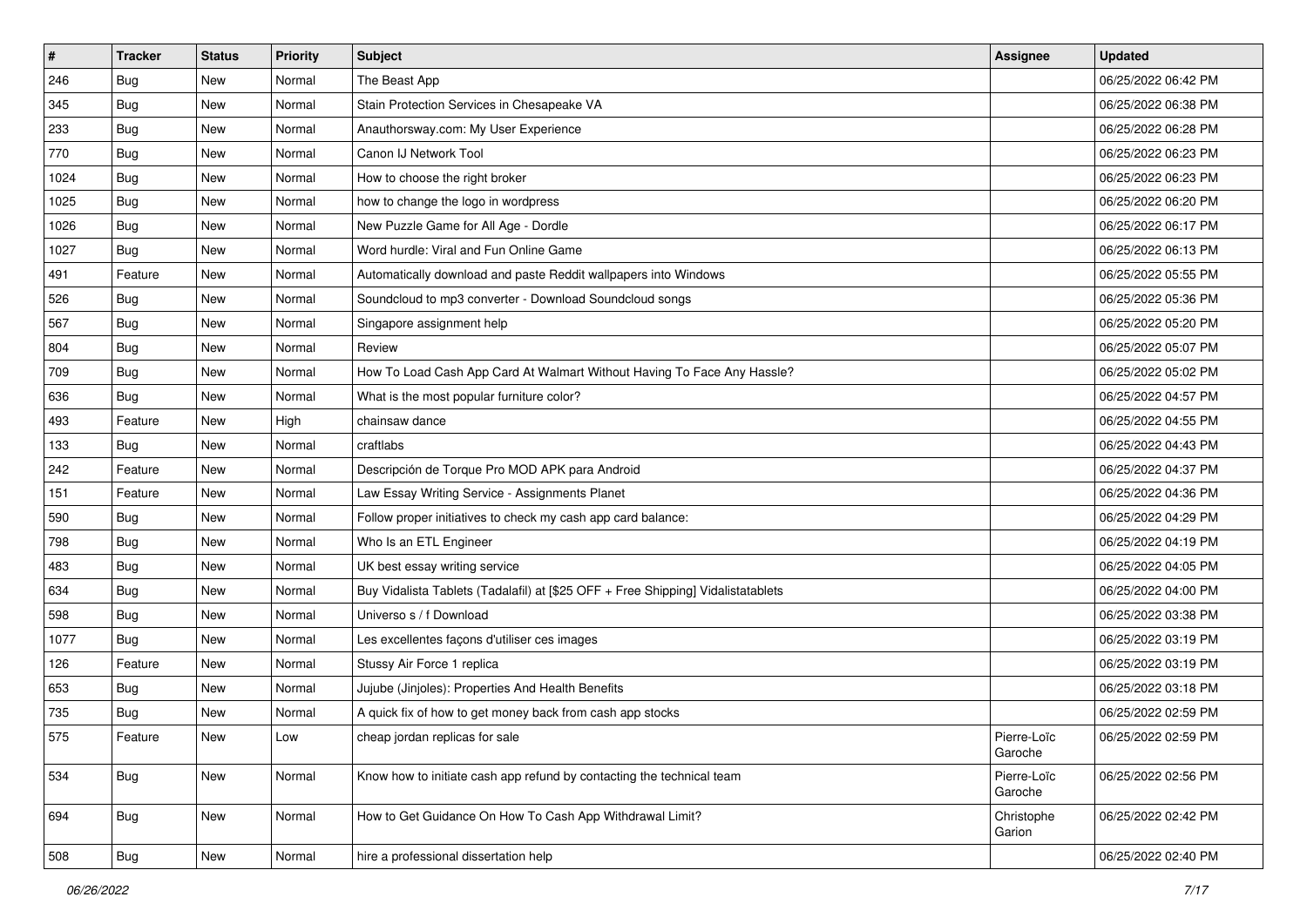| $\vert$ # | <b>Tracker</b> | <b>Status</b> | <b>Priority</b> | Subject                                                                          | <b>Assignee</b>        | <b>Updated</b>      |
|-----------|----------------|---------------|-----------------|----------------------------------------------------------------------------------|------------------------|---------------------|
| 504       | <b>Bug</b>     | New           | Normal          | A beginner should always look for online Java assignment help!                   |                        | 06/25/2022 02:35 PM |
| 234       | Bug            | New           | Normal          | My Personal Experience With the College Writing Services                         |                        | 06/25/2022 02:33 PM |
| 720       | Bug            | New           | Normal          | How does Cash App Phone Number provide a quick treatment?                        |                        | 06/25/2022 02:32 PM |
| 556       | <b>Bug</b>     | New           | Normal          | Play Game Mod Apk With Your Friends                                              |                        | 06/25/2022 02:31 PM |
| 584       | Bug            | New           | Normal          | Want the cash app customer service number to check balance?                      |                        | 06/25/2022 02:30 PM |
| 722       | Bug            | New           | Normal          | Vergrößern Sie Instagram-Fotos mit instazoom                                     | Christophe<br>Garion   | 06/25/2022 02:24 PM |
| 822       | Bug            | New           | Normal          | Dowload Your Boyfriend Game                                                      |                        | 06/25/2022 02:15 PM |
| 667       | <b>Bug</b>     | New           | Normal          | What Is a Ringtone?                                                              |                        | 06/25/2022 02:04 PM |
| 703       | Bug            | New           | Normal          | For real-time help, dial Facebook customer service number                        |                        | 06/25/2022 02:00 PM |
| 250       | Bug            | New           | Normal          | Reviews of phone ringtones                                                       |                        | 06/25/2022 01:59 PM |
| 619       | <b>Bug</b>     | New           | Normal          | Online Trusted Medicine Store in US for Health - Genericmedsupply                |                        | 06/25/2022 01:55 PM |
| 486       | Bug            | New           | Low             | <b>HP Wireless Printer Setup</b>                                                 | Anonymous              | 06/25/2022 01:34 PM |
| 490       | <b>Bug</b>     | New           | Normal          | Unlock cash app account by getting quick solutions from the technical executives |                        | 06/25/2022 01:20 PM |
| 190       | Bug            | New           | Normal          | All About Cash App Transfer Fail Problems                                        |                        | 06/25/2022 01:12 PM |
| 188       | Bug            | New           | Normal          | Why are university students buying assignments online?                           | Pierre-Loïc<br>Garoche | 06/25/2022 12:49 PM |
| 638       | <b>Bug</b>     | New           | Normal          | Run 3 game                                                                       |                        | 06/25/2022 12:48 PM |
| 669       | Feature        | New           | Normal          | Nursing Assignment Help                                                          |                        | 06/25/2022 12:41 PM |
| 797       | <b>Bug</b>     | New           | Normal          | Psychedelic                                                                      | Christophe<br>Garion   | 06/25/2022 12:37 PM |
| 588       | Bug            | New           | Normal          | YouTube Vanced Apk Manager App - Como instalá-lo                                 |                        | 06/25/2022 12:21 PM |
| 689       | Bug            | New           | Normal          | How to use twitch.tv/activate?                                                   |                        | 06/25/2022 12:12 PM |
| 715       | <b>Bug</b>     | New           | Normal          | Puppy Playtime Descargar gratis                                                  |                        | 06/25/2022 12:10 PM |
| 808       | Bug            | New           | Normal          | Sinnvolle Guten-Morgen-Grüße                                                     |                        | 06/25/2022 12:09 PM |
| 347       | Bug            | New           | Normal          | Eco/Green Cleaning Services in Chesapeake VA                                     |                        | 06/25/2022 12:06 PM |
| 723       | <b>Bug</b>     | New           | High            | The best horror game in 2021                                                     | Christophe<br>Garion   | 06/25/2022 11:56 AM |
| 805       | <b>Bug</b>     | New           | Normal          | Ketamine Online Store                                                            | Christophe<br>Garion   | 06/25/2022 11:28 AM |
| 789       | Bug            | New           | Normal          | Full version                                                                     |                        | 06/25/2022 11:26 AM |
| 777       | Bug            | New           | Normal          | Obtain driving instructions using Google Maps.                                   |                        | 06/25/2022 11:21 AM |
| 173       | Feature        | New           | Normal          | private limited company registration                                             |                        | 06/25/2022 11:13 AM |
| 683       | Feature        | New           | Normal          | Game creation                                                                    |                        | 06/25/2022 11:12 AM |
| 687       | <b>Bug</b>     | New           | Normal          | How to use twitch.tv/activate?                                                   |                        | 06/25/2022 10:58 AM |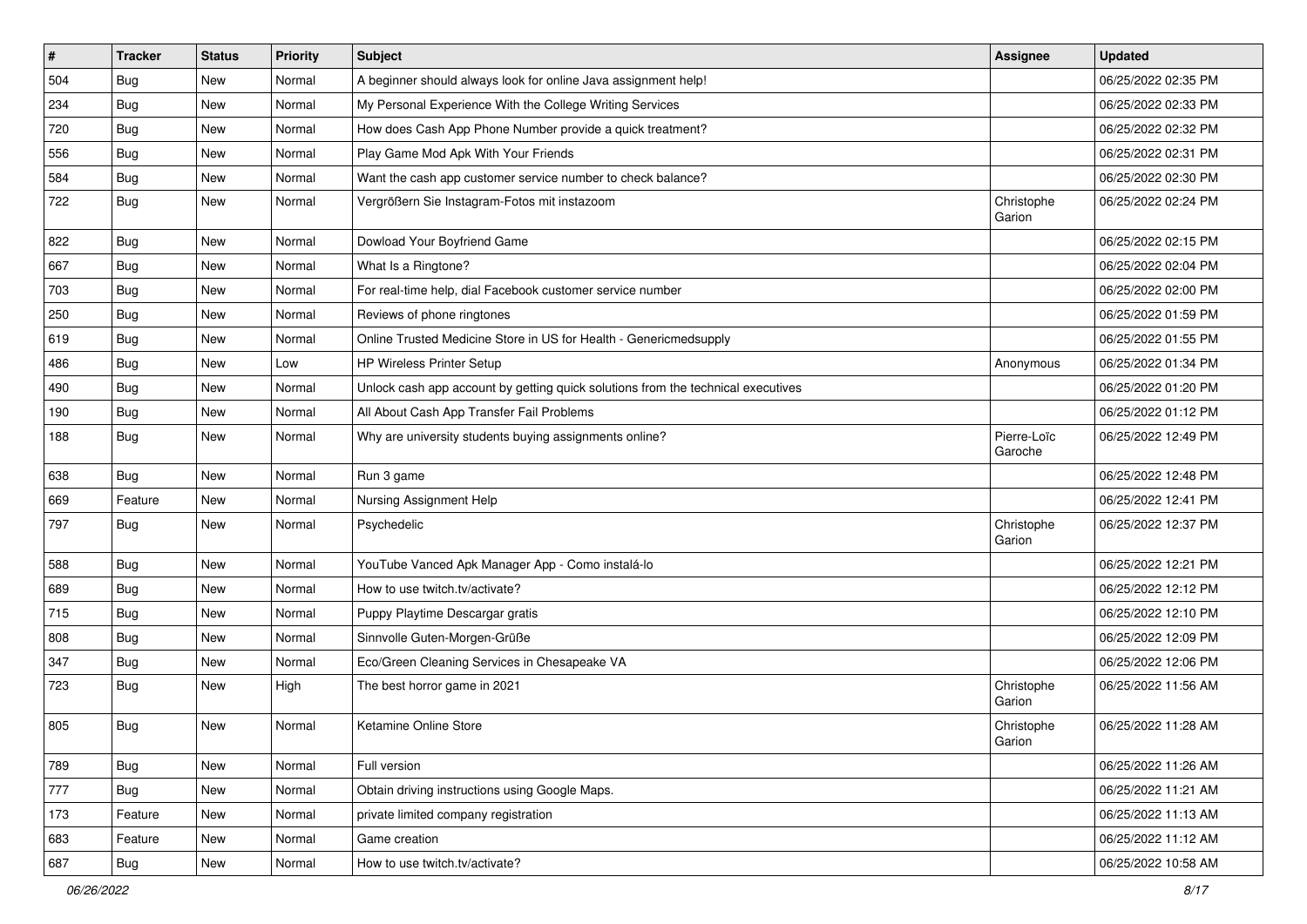| $\vert$ # | <b>Tracker</b> | <b>Status</b> | <b>Priority</b> | Subject                                                                                                                                                                                                                                                               | <b>Assignee</b>        | <b>Updated</b>      |
|-----------|----------------|---------------|-----------------|-----------------------------------------------------------------------------------------------------------------------------------------------------------------------------------------------------------------------------------------------------------------------|------------------------|---------------------|
| 724       | Bug            | New           | Normal          | Dial Chime Customer support number for a quick response                                                                                                                                                                                                               |                        | 06/25/2022 10:58 AM |
| 538       | Bug            | <b>New</b>    | Normal          | Will cash app refund money if scammed quickly?                                                                                                                                                                                                                        |                        | 06/25/2022 10:20 AM |
| 518       | Bug            | New           | Normal          | How To Check The Balance Of Cash App Account By Taking Cash App Support?                                                                                                                                                                                              |                        | 06/25/2022 10:09 AM |
| 765       | Bug            | New           | Normal          | Follow proper initiatives to check my cash app                                                                                                                                                                                                                        |                        | 06/25/2022 10:08 AM |
| 239       | <b>Bug</b>     | New           | Normal          | Algunas características más de Choices MOD APK                                                                                                                                                                                                                        |                        | 06/25/2022 10:05 AM |
| 143       | <b>Bug</b>     | New           | Normal          | Bob lace front wigs                                                                                                                                                                                                                                                   |                        | 06/25/2022 10:05 AM |
| 641       | <b>Bug</b>     | New           | Normal          | Get Best Economics Dissertation Writing Service                                                                                                                                                                                                                       |                        | 06/25/2022 10:04 AM |
| 672       | Bug            | New           | Normal          | The easiest way to delete ringtones on iPhone                                                                                                                                                                                                                         |                        | 06/25/2022 10:02 AM |
| 138       | <b>Bug</b>     | New           | Normal          | own-sweethome                                                                                                                                                                                                                                                         |                        | 06/25/2022 09:59 AM |
| 593       | Bug            | New           | Normal          | Eiffel Spark Ultimate C2 SN series is a fully synthetic range of advanced performance engine oils blended in high<br>performance fully synthetic (PAO - polyalphaolefin) basestocks fortified with advanced technology additive<br>system, specifically formulated to |                        | 06/25/2022 09:51 AM |
| 711       | Bug            | New           | Normal          | Human Fall Flat Apk Download                                                                                                                                                                                                                                          |                        | 06/25/2022 09:44 AM |
| 740       | Feature        | New           | Normal          | Online Thesis Help USA                                                                                                                                                                                                                                                |                        | 06/25/2022 09:42 AM |
| 1126      | <b>Bug</b>     | New           | Normal          | 1PLSD                                                                                                                                                                                                                                                                 |                        | 06/25/2022 09:36 AM |
| 218       | <b>Bug</b>     | New           | Normal          | Popular Educational trends                                                                                                                                                                                                                                            |                        | 06/25/2022 09:30 AM |
| 474       | <b>Bug</b>     | New           | Normal          | Floor Waxing Arlington MA                                                                                                                                                                                                                                             |                        | 06/25/2022 09:26 AM |
| 519       | Bug            | New           | Normal          | Are you finding online UK Assignment writers?                                                                                                                                                                                                                         |                        | 06/25/2022 08:58 AM |
| 569       | Bug            | New           | Normal          | What is the incoming and outgoing mail server for Outlook IMAP settings?                                                                                                                                                                                              | Pierre-Loïc<br>Garoche | 06/25/2022 08:53 AM |
| 505       | Bug            | <b>New</b>    | Normal          | www.trendmicro.com/activate                                                                                                                                                                                                                                           |                        | 06/25/2022 08:51 AM |
| 167       | <b>Bug</b>     | New           | Normal          | instant loan without documents                                                                                                                                                                                                                                        | Anonymous              | 06/25/2022 08:50 AM |
| 149       | <b>Bug</b>     | <b>New</b>    | Normal          | dftgy                                                                                                                                                                                                                                                                 |                        | 06/25/2022 07:33 AM |
| 207       | Feature        | New           | Low             | real estate lead conversion                                                                                                                                                                                                                                           |                        | 06/25/2022 07:24 AM |
| 114       | <b>Bug</b>     | New           | Normal          | <b>Medical Research Writing Services</b>                                                                                                                                                                                                                              |                        | 06/25/2022 07:20 AM |
| 651       | <b>Bug</b>     | New           | Normal          | Salmon Health Benefits                                                                                                                                                                                                                                                |                        | 06/25/2022 07:05 AM |
| 476       | Feature        | New           | High            | <b>American Airlines Reservations</b>                                                                                                                                                                                                                                 |                        | 06/25/2022 07:00 AM |
| 684       | <b>Bug</b>     | New           | Normal          | Difference between paper map and online map                                                                                                                                                                                                                           |                        | 06/25/2022 06:57 AM |
| 780       | Bug            | New           | Normal          | Best Whatsapp Modified APKs                                                                                                                                                                                                                                           | Pierre-Loïc<br>Garoche | 06/25/2022 06:54 AM |
| 317       | Bug            | New           | Normal          | Eco/Green Cleaning Services in Virginia Beach VA                                                                                                                                                                                                                      |                        | 06/25/2022 06:50 AM |
| 164       | <b>Bug</b>     | New           | Normal          | dfgbd                                                                                                                                                                                                                                                                 |                        | 06/25/2022 06:49 AM |
| 511       | Feature        | New           | Normal          | Fashion                                                                                                                                                                                                                                                               | Anonymous              | 06/25/2022 06:41 AM |
| 595       | <b>Bug</b>     | New           | Normal          | RFM Online - une révolution dans la gestion de l'identité numérique                                                                                                                                                                                                   |                        | 06/25/2022 06:29 AM |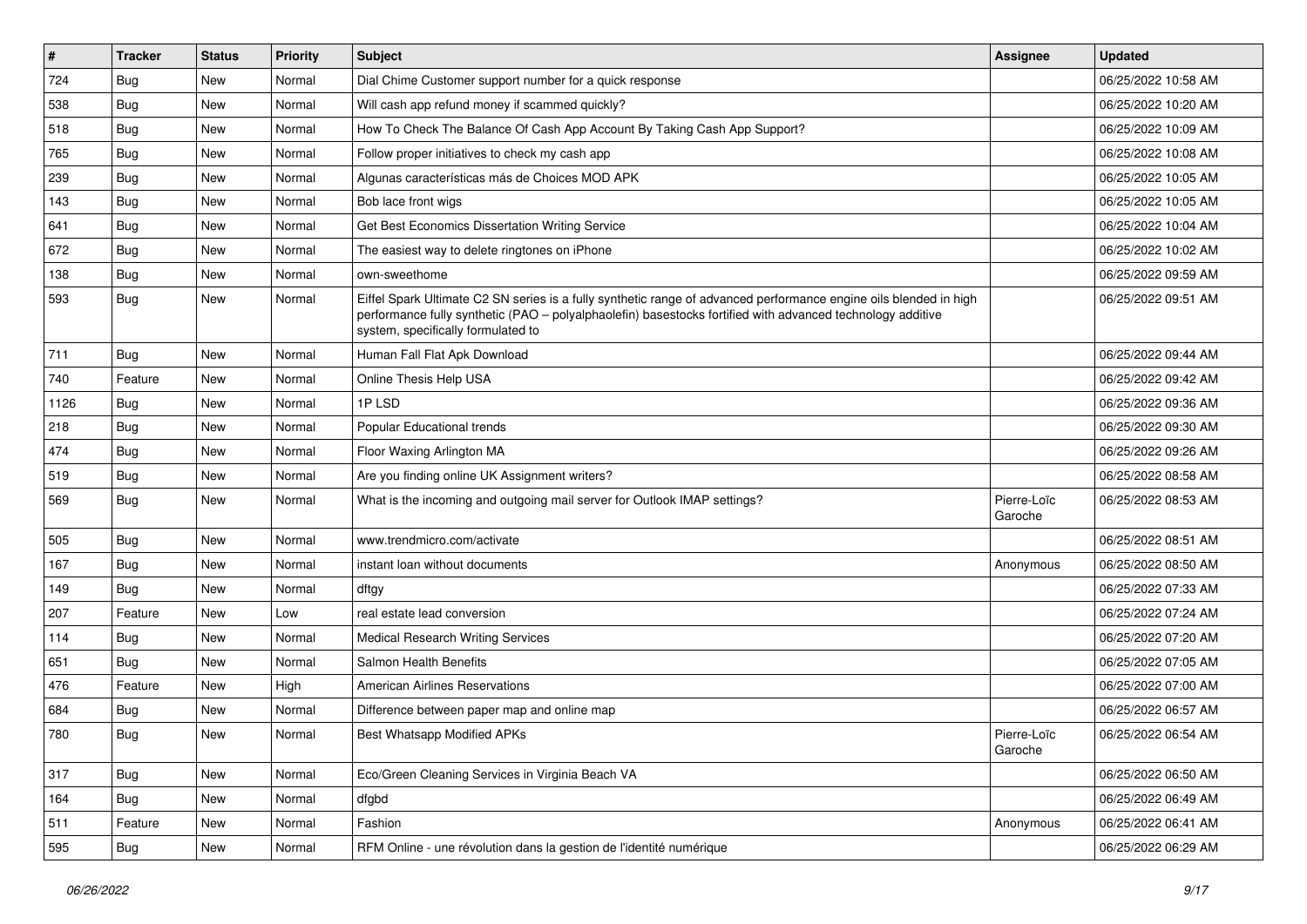| $\vert$ # | <b>Tracker</b> | <b>Status</b> | <b>Priority</b> | Subject                                                                   | <b>Assignee</b>        | <b>Updated</b>      |
|-----------|----------------|---------------|-----------------|---------------------------------------------------------------------------|------------------------|---------------------|
| 726       | <b>Bug</b>     | New           | Normal          | Mobile Application Development Services                                   |                        | 06/25/2022 06:02 AM |
| 697       | Bug            | New           | Normal          | How to Descargar Pura TV For Android                                      |                        | 06/25/2022 06:01 AM |
| 224       | Feature        | New           | Normal          | <b>Instant Personal Loan</b>                                              | Pierre-Loïc<br>Garoche | 06/25/2022 05:58 AM |
| 571       | Bug            | New           | Normal          | How may the Cash app dispute your trade?                                  | Pierre-Loïc<br>Garoche | 06/25/2022 05:15 AM |
| 793       | Feature        | New           | Urgent          | Where can I find cheap FIFA coins?                                        | Pierre-Loïc<br>Garoche | 06/25/2022 05:05 AM |
| 769       | Bug            | New           | Normal          | check my cash app                                                         |                        | 06/25/2022 04:55 AM |
| 533       | Bug            | New           | Normal          | How to complete the homework assignments in economics in the easiest way? |                        | 06/25/2022 04:41 AM |
| 645       | Bug            | New           | Normal          | thong tin chinh xac nhat hom nay                                          |                        | 06/25/2022 04:16 AM |
| 506       | <b>Bug</b>     | New           | Normal          | www.trendmicro.com/activate                                               |                        | 06/25/2022 04:04 AM |
| 515       | Bug            | New           | Normal          | Fragment Nike Dunk High Tokyo Fake                                        |                        | 06/25/2022 03:13 AM |
| 605       | Feature        | New           | Normal          | What will the future of logo design be like?                              |                        | 06/25/2022 03:02 AM |
| 280       | Bug            | New           | Normal          | Pacific Web Design                                                        |                        | 06/25/2022 02:56 AM |
| 315       | <b>Bug</b>     | New           | Normal          | Dissertation help UK                                                      |                        | 06/25/2022 02:51 AM |
| 680       | Feature        | New           | Normal          | Word Jewels 2                                                             |                        | 06/25/2022 02:46 AM |
| 478       | Feature        | New           | Normal          | Is it safe to install third-party WhatsApp GB?                            |                        | 06/25/2022 02:38 AM |
| 784       | <b>Bug</b>     | New           | Normal          | How To Add Money On Cash App Card And Check The Funds?                    |                        | 06/25/2022 02:10 AM |
| 235       | <b>Bug</b>     | New           | Low             | HP Printer Assistant Software   Download & Install HP Assistant           |                        | 06/25/2022 02:09 AM |
| 773       | Bug            | New           | Normal          | Spades - Play online free                                                 |                        | 06/25/2022 02:00 AM |
| 113       | Bug            | New           | Normal          | ufc 254 live                                                              |                        | 06/25/2022 01:50 AM |
| 206       | Bug            | New           | Low             | <b>Cheap Electric Bikes</b>                                               |                        | 06/25/2022 01:44 AM |
| 690       | <b>Bug</b>     | New           | Normal          | campervan hire                                                            |                        | 06/25/2022 01:32 AM |
| 781       | Bug            | New           | Normal          | Free Whatsapp Group to Join                                               |                        | 06/25/2022 01:25 AM |
| 627       | Bug            | New           | Normal          | <b>HELO</b>                                                               |                        | 06/25/2022 01:05 AM |
| 794       | Feature        | New           | Normal          | Safe place to buy fifa coins                                              |                        | 06/25/2022 12:53 AM |
| 637       | Feature        | New           | Normal          | Why do the Outlook rules not work in my account?                          |                        | 06/25/2022 12:51 AM |
| 129       | Bug            | New           | Normal          | xcvgbgh                                                                   |                        | 06/25/2022 12:48 AM |
| 344       | <b>Bug</b>     | New           | Normal          | Odor Removal Services in Chesapeake VA                                    |                        | 06/25/2022 12:42 AM |
| 802       | Bug            | New           | Normal          | Who Is an ETL Engineer                                                    |                        | 06/25/2022 12:34 AM |
| 170       | Feature        | New           | Normal          | top mba colleges in bangalore                                             |                        | 06/25/2022 12:33 AM |
| 182       | <b>Bug</b>     | New           | Normal          | <b>Healthcare Custom Writing Services</b>                                 |                        | 06/25/2022 12:31 AM |
| 611       | Feature        | New           | Normal          | Buy All Modafinil & Armodafinil Tablets @Buy Modafinil US                 |                        | 06/25/2022 12:31 AM |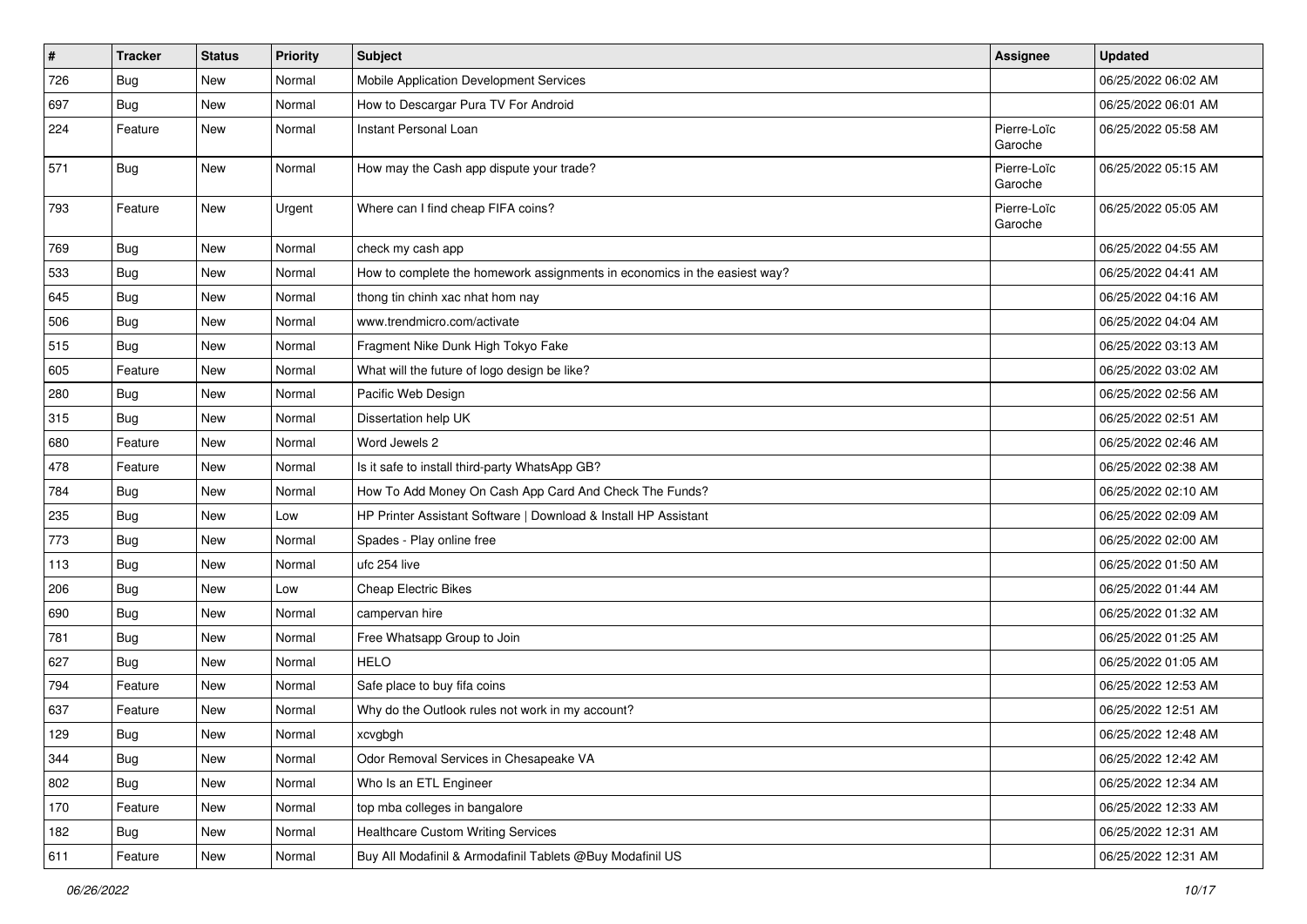| $\vert$ # | <b>Tracker</b> | <b>Status</b> | Priority | Subject                                                                                                      | <b>Assignee</b>        | <b>Updated</b>      |
|-----------|----------------|---------------|----------|--------------------------------------------------------------------------------------------------------------|------------------------|---------------------|
| 123       | <b>Bug</b>     | New           | Normal   | https://www.reddit.com/r/NRLgrandfinal2020/                                                                  |                        | 06/25/2022 12:24 AM |
| 240       | Feature        | New           | Normal   | Juego interesante de Dragon Ball Legends MOD APK                                                             |                        | 06/25/2022 12:21 AM |
| 489       | Bug            | New           | Normal   | Get cash app refund instantly if sent to the wrong person                                                    |                        | 06/25/2022 12:09 AM |
| 809       | <b>Bug</b>     | New           | Normal   | Smash Karts - immerse yourself in the exciting race                                                          |                        | 06/24/2022 11:37 PM |
| 128       | <b>Bug</b>     | New           | Normal   | dfgbd                                                                                                        |                        | 06/24/2022 11:28 PM |
| 565       | <b>Bug</b>     | New           | Normal   | How To Install RepelisPlus On Your Android Phone?                                                            |                        | 06/24/2022 11:27 PM |
| 610       | Feature        | New           | Normal   | CheapestMedsShop 100% Safe Medicines Online in USA UK & AUS.                                                 |                        | 06/24/2022 11:23 PM |
| 801       | Bug            | New           | Normal   | Who Is an ETL Engineer                                                                                       |                        | 06/24/2022 11:18 PM |
| 210       | <b>Bug</b>     | New           | Normal   | Issue with check symbol in Cash App? Dial assist number with calling Cash App customer service phone number. |                        | 06/24/2022 10:52 PM |
| 316       | Bug            | New           | Normal   | Finden Sie den besten Klingelton für Ihr Telefon                                                             |                        | 06/24/2022 10:28 PM |
| 674       | Bug            | New           | Normal   | The best game in 2021                                                                                        | Pierre-Loïc<br>Garoche | 06/24/2022 10:05 PM |
| 247       | <b>Bug</b>     | New           | Normal   | best 4 Channel Amp                                                                                           |                        | 06/24/2022 09:44 PM |
| 721       | Bug            | New           | Normal   | Cómo instalar un Mod Apk                                                                                     |                        | 06/24/2022 09:39 PM |
| 707       | <b>Bug</b>     | New           | Normal   | Why Accounting Assignments Are Beneficial For The Students?                                                  | Pierre-Loïc<br>Garoche | 06/24/2022 09:16 PM |
| 589       | <b>Bug</b>     | New           | Normal   | How can I get the cash app phone number of customer support?                                                 |                        | 06/24/2022 08:57 PM |
| 568       | Bug            | New           | Normal   | Instale a versão mais recente do YouTube Premium                                                             |                        | 06/24/2022 08:51 PM |
| 623       | <b>Bug</b>     | New           | Normal   | Listen to online radio stations for mobile phones                                                            |                        | 06/24/2022 08:21 PM |
| 640       | <b>Bug</b>     | New           | Normal   | play game with me                                                                                            |                        | 06/24/2022 08:20 PM |
| 759       | Bug            | New           | Normal   | Canon IJ Network Tool                                                                                        | Pierre-Loïc<br>Garoche | 06/24/2022 08:18 PM |
| 537       | <b>Bug</b>     | New           | Normal   | Get tech assistance with customer support on ATT Yahoo email login issue.                                    |                        | 06/24/2022 08:07 PM |
| 664       | <b>Bug</b>     | New           | Normal   | Tea TV Apk Download - The Best Way to Watch Movies Offline                                                   |                        | 06/24/2022 08:01 PM |
| 629       | <b>Bug</b>     | New           | Normal   | How Can I Load Cash App Card at Walmart straight away?                                                       |                        | 06/24/2022 07:55 PM |
| 719       | Bug            | New           | Normal   | How Do I Send \$5000 Through Cash App Account With Ease?                                                     |                        | 06/24/2022 07:15 PM |
| 622       | <b>Bug</b>     | New           | Normal   | CheapestMedsShop   100% Safe Medicines Online in UK & AUS.                                                   |                        | 06/24/2022 07:10 PM |
| 549       | <b>Bug</b>     | New           | Normal   | Radio Luisteren                                                                                              |                        | 06/24/2022 07:01 PM |
| 555       | Bug            | New           | Normal   | web design development in hyderabad                                                                          |                        | 06/24/2022 06:49 PM |
| 150       | <b>Bug</b>     | New           | Normal   | dfgh                                                                                                         |                        | 06/24/2022 06:46 PM |
| 231       | Bug            | New           | Normal   | Is the ringtone download difficult or not?                                                                   | Pierre-Loïc<br>Garoche | 06/24/2022 06:35 PM |
| 522       | Feature        | New           | Normal   | Can You Check App Limits, If Cash app won't let me send money?                                               |                        | 06/24/2022 06:33 PM |
| 574       | <b>Bug</b>     | New           | Normal   | How to fix the Epson printer offline issue due to a wired connection?                                        |                        | 06/24/2022 06:23 PM |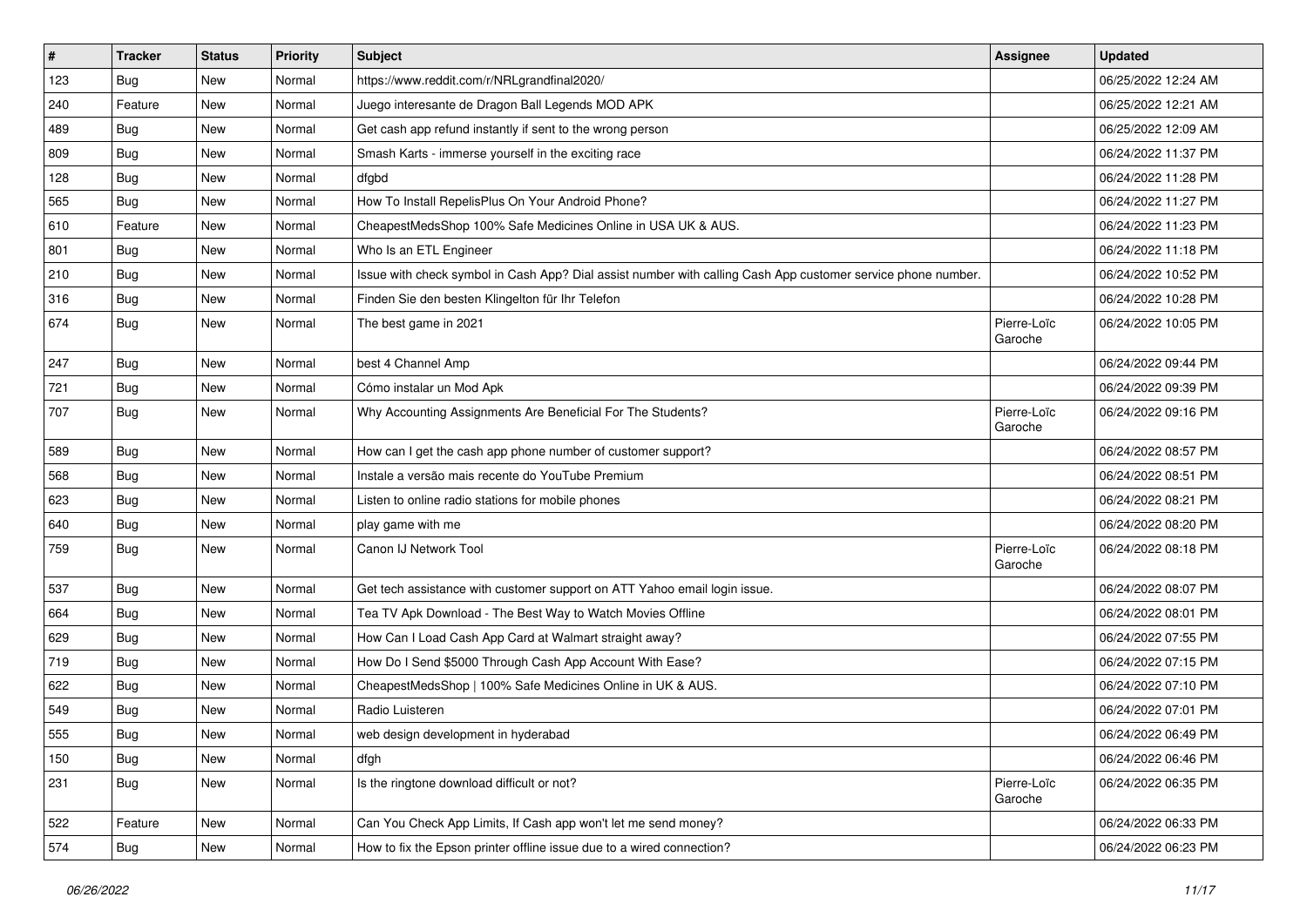| $\vert$ # | <b>Tracker</b> | <b>Status</b> | <b>Priority</b> | Subject                                                                          | <b>Assignee</b>        | <b>Updated</b>      |
|-----------|----------------|---------------|-----------------|----------------------------------------------------------------------------------|------------------------|---------------------|
| 604       | <b>Bug</b>     | New           | Normal          | Idle Game Online                                                                 |                        | 06/24/2022 06:16 PM |
| 473       | <b>Bug</b>     | New           | Normal          | Floor Stripping Arlington MA                                                     |                        | 06/24/2022 06:14 PM |
| 257       | Bug            | New           | Normal          | Best latte machines                                                              |                        | 06/24/2022 06:11 PM |
| 470       | <b>Bug</b>     | New           | Normal          | Commercial Floor Cleaning Westchester MA                                         |                        | 06/24/2022 06:00 PM |
| 461       | Bug            | New           | Normal          | Germs Removal Medford MA                                                         |                        | 06/24/2022 05:59 PM |
| 547       | <b>Bug</b>     | New           | Normal          | Get rid of the issue of cash app down by calling experts.                        |                        | 06/24/2022 05:42 PM |
| 764       | Bug            | New           | Normal          | What is available to see what I can watch HBO Max?                               |                        | 06/24/2022 05:42 PM |
| 577       | <b>Bug</b>     | New           | Normal          | Follow these easy steps to make Admiral Casino Login                             |                        | 06/24/2022 05:34 PM |
| 603       | <b>Bug</b>     | New           | Normal          | Premiere gratuito da lista de IPTV                                               |                        | 06/24/2022 05:30 PM |
| 466       | Bug            | New           | Normal          | Floor Stripping Westchester MA                                                   |                        | 06/24/2022 05:26 PM |
| 193       | Bug            | New           | Normal          | 18% Discount on Homeopathic medicines                                            |                        | 06/24/2022 05:20 PM |
| 662       | <b>Bug</b>     | New           | Normal          | Oreo TV Download - The Easiest Way to Watch Live TV                              |                        | 06/24/2022 05:18 PM |
| 581       | Bug            | <b>New</b>    | Normal          | E-Learning Course Help                                                           |                        | 06/24/2022 05:18 PM |
| 597       | Bug            | New           | Normal          | Universo s / f Download                                                          |                        | 06/24/2022 05:18 PM |
| 617       | Bug            | New           | Normal          | Buy Vidalista Tablets (Tadalafil) at [\$25 OFF + Free Shipping] Vidalistatablets |                        | 06/24/2022 05:14 PM |
| 543       | Feature        | New           | Normal          | Get tech assistance with customer support on ATT Yahoo email login issue.        |                        | 06/24/2022 05:08 PM |
| 642       | <b>Bug</b>     | New           | Normal          | thong tin thoi tiet ngay hom nay                                                 |                        | 06/24/2022 04:48 PM |
| 118       | Bug            | New           | Normal          | golf                                                                             | Anonymous              | 06/24/2022 04:30 PM |
| 799       | <b>Bug</b>     | New           | Normal          | Who Is an ETL Engineer                                                           |                        | 06/24/2022 04:30 PM |
| 712       | <b>Bug</b>     | New           | Normal          | <b>Tips and Tricks</b>                                                           |                        | 06/24/2022 04:19 PM |
| 142       | Feature        | New           | Normal          | About ashimary hair                                                              |                        | 06/24/2022 04:10 PM |
| 616       | <b>Bug</b>     | New           | Normal          | Buy Anavar Tablets   Anavar For Sale in USA, UK & Australia                      |                        | 06/24/2022 03:52 PM |
| 115       | Bug            | New           | Normal          | NFL LIVE STREAM                                                                  |                        | 06/24/2022 03:52 PM |
| 578       | Feature        | New           | High            | Derrick Gore                                                                     | Pierre-Loïc<br>Garoche | 06/24/2022 03:35 PM |
| 701       | Bug            | New           | Normal          | Why Law Essay Helper UK is Necessary?                                            |                        | 06/24/2022 03:17 PM |
| 767       | <b>Bug</b>     | New           | Normal          | apkmod                                                                           |                        | 06/24/2022 03:02 PM |
| 639       | <b>Bug</b>     | New           | Normal          | thong tin chinh xac                                                              |                        | 06/24/2022 02:43 PM |
| 517       | <b>Bug</b>     | New           | Normal          | Proficient tips to take help of cash app support professionals:                  |                        | 06/24/2022 02:37 PM |
| 475       | <b>Bug</b>     | New           | Normal          | Floor Cleaning Arlington MA                                                      |                        | 06/24/2022 02:37 PM |
| 573       | Bug            | New           | Normal          | Experimente lo mejor en la aplicación Apk de juegos gratis                       |                        | 06/24/2022 02:32 PM |
| 132       | <b>Bug</b>     | New           | Normal          | concrete-everything                                                              |                        | 06/24/2022 02:24 PM |
| 771       | <b>Bug</b>     | New           | Normal          | united airlines baggage policy                                                   |                        | 06/24/2022 02:22 PM |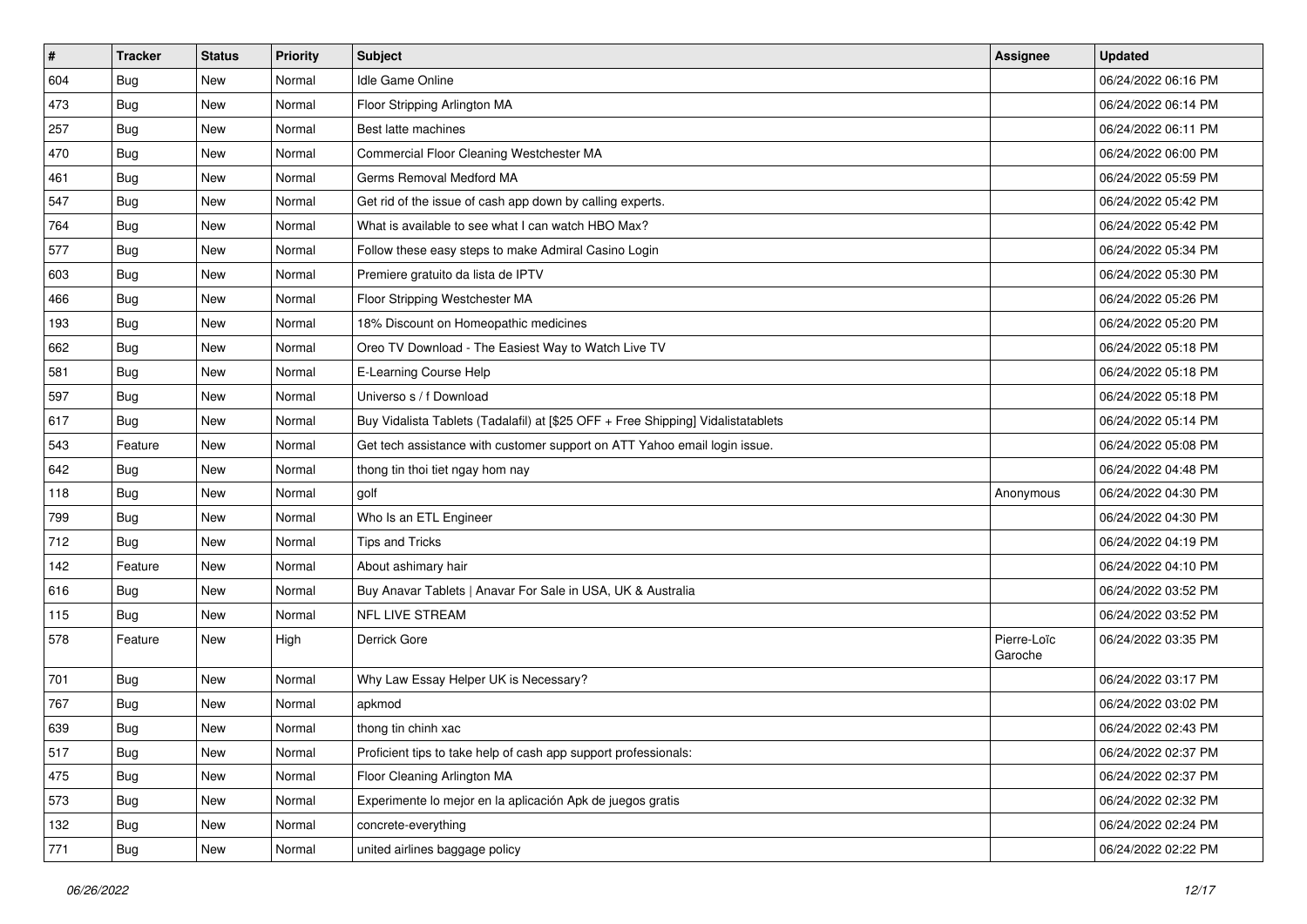| #    | <b>Tracker</b> | <b>Status</b> | <b>Priority</b> | <b>Subject</b>                                                                    | <b>Assignee</b>        | <b>Updated</b>      |
|------|----------------|---------------|-----------------|-----------------------------------------------------------------------------------|------------------------|---------------------|
| 644  | <b>Bug</b>     | New           | Normal          | <b>TeaTV App Review</b>                                                           |                        | 06/24/2022 02:20 PM |
| 264  | <b>Bug</b>     | New           | Normal          | We Buy Your Unwanted Car                                                          | Corentin<br>Lauverjat  | 06/24/2022 02:19 PM |
| 200  | Bug            | New           | Normal          | uiopi[o                                                                           |                        | 06/24/2022 02:10 PM |
| 814  | <b>Bug</b>     | New           | Normal          | Stage Fright Cure                                                                 | Pierre-Loïc<br>Garoche | 06/24/2022 02:07 PM |
| 516  | <b>Bug</b>     | New           | Normal          | Does Cash App Help To Get Cash App Refund Without Any Interruption?               |                        | 06/24/2022 01:56 PM |
| 628  | Bug            | New           | Normal          | CV reviewing services!                                                            |                        | 06/24/2022 01:53 PM |
| 657  | <b>Bug</b>     | New           | Normal          | <b>Coconut Nutrition Facts And Health Benefits</b>                                |                        | 06/24/2022 01:49 PM |
| 140  | Bug            | New           | Normal          | sugarbalanceusa                                                                   |                        | 06/24/2022 01:40 PM |
| 782  | <b>Bug</b>     | New           | Normal          | Comment faire une sonnerie téléphonique                                           |                        | 06/24/2022 01:32 PM |
| 803  | Feature        | New           | High            | Ketamine Online Store                                                             | Pierre-Loïc<br>Garoche | 06/24/2022 01:24 PM |
| 572  | Feature        | New           | Normal          | New features of WhatsApp Plus on Android phones                                   | Pierre-Loïc<br>Garoche | 06/24/2022 12:59 PM |
| 665  | Feature        | New           | Normal          | Look for a dedicated help with finance assignment                                 |                        | 06/24/2022 12:47 PM |
| 116  | <b>Bug</b>     | New           | Normal          | aertaeyg                                                                          |                        | 06/24/2022 12:43 PM |
| 481  | Bug            | New           | Normal          | Nur Online Shop                                                                   |                        | 06/24/2022 12:42 PM |
| 772  | <b>Bug</b>     | New           | Normal          | united airlines baggage policy                                                    |                        | 06/24/2022 12:30 PM |
| 717  | <b>Bug</b>     | New           | Normal          | Disney Plus Apk - Watch Movies and TV Shows on Your Device                        |                        | 06/24/2022 12:00 PM |
| 592  | <b>Bug</b>     | New           | Normal          | Deezer Premium APK - Baixe músicas de qualquer lugar do mundo de graça            |                        | 06/24/2022 12:00 PM |
| 521  | Feature        | New           | Normal          | Check out the Cash app Card balance for an overdraft.                             | Pierre-Loïc<br>Garoche | 06/24/2022 11:26 AM |
| 561  | Bug            | New           | Normal          | Enjoy the Full YouTube Premium Experience With YouTube Premium Membership         |                        | 06/24/2022 11:10 AM |
| 599  | <b>Bug</b>     | New           | Normal          | Do you know how to delete cash app account from your computer?                    |                        | 06/24/2022 10:42 AM |
| 1102 | Bug            | New           | Normal          | Charlottesville Travel Guide?                                                     |                        | 06/24/2022 10:10 AM |
| 559  | <b>Bug</b>     | New           | High            | What Are Permission For Applications like Facebook Sending MMS?                   |                        | 06/24/2022 10:07 AM |
| 285  | <b>Bug</b>     | New           | Normal          | Have you ever written an essay?                                                   |                        | 06/24/2022 09:38 AM |
| 1125 | <b>Bug</b>     | New           | Normal          | What is Wordscapes?                                                               |                        | 06/24/2022 09:05 AM |
| 661  | <b>Bug</b>     | New           | Normal          | Turbo VPN MOD APK Download                                                        |                        | 06/24/2022 08:51 AM |
| 762  | Bug            | New           | Normal          | How To Add Money To A Cash App Card If Struggling With Low Amount?                |                        | 06/24/2022 07:48 AM |
| 736  | <b>Bug</b>     | New           | Normal          | Want to Edit in My Website (transfer-factor.net) Unfortunately, Unable to Edit It |                        | 06/24/2022 07:32 AM |
| 1100 | Feature        | New           | Low             | Food Products                                                                     | Pierre-Loïc<br>Garoche | 06/24/2022 07:28 AM |
| 678  | <b>Bug</b>     | New           | Normal          | How to be a winner in buidnow gg                                                  |                        | 06/24/2022 06:57 AM |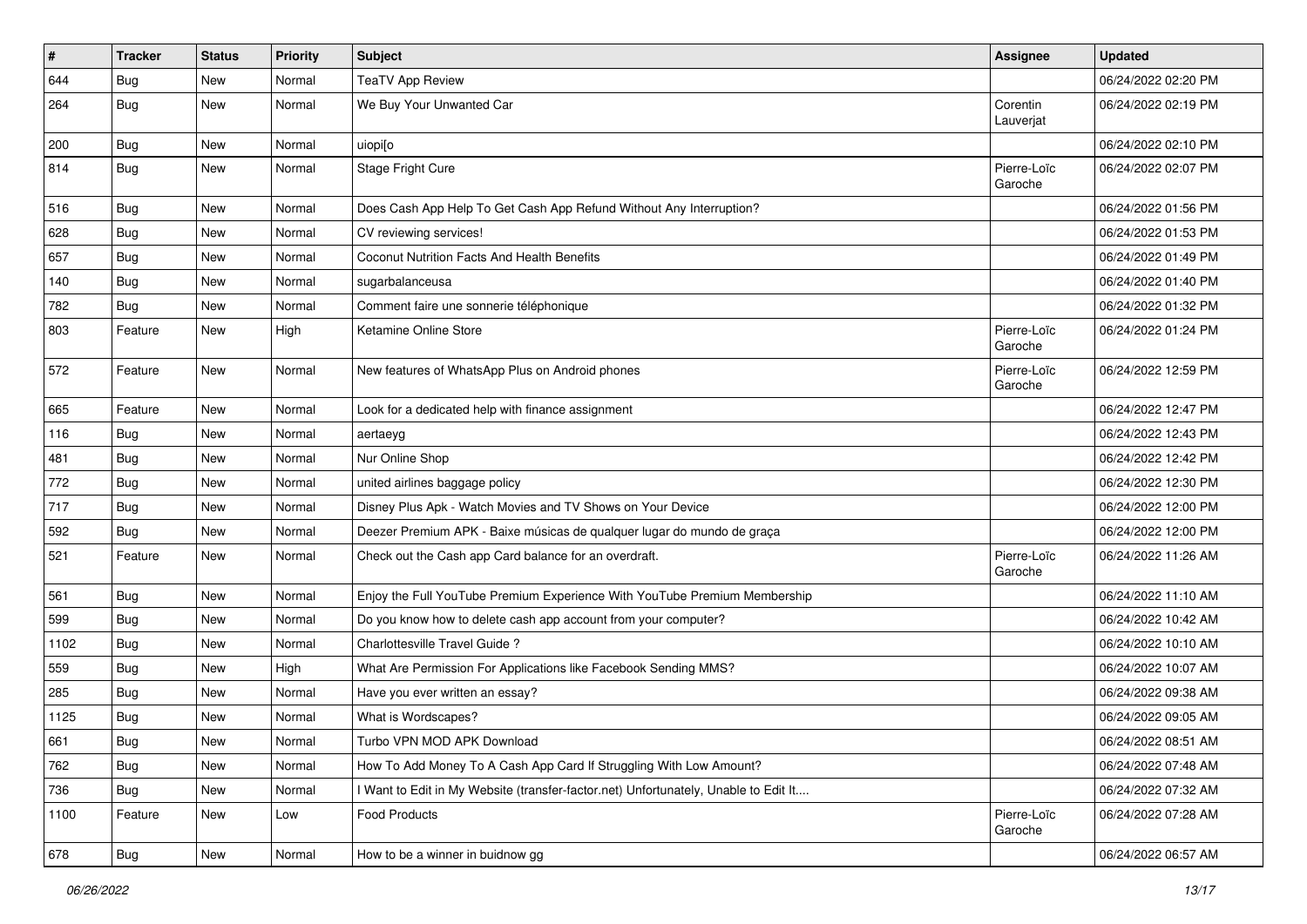| $\vert$ # | <b>Tracker</b> | <b>Status</b> | <b>Priority</b> | Subject                                                                             | <b>Assignee</b>        | <b>Updated</b>      |
|-----------|----------------|---------------|-----------------|-------------------------------------------------------------------------------------|------------------------|---------------------|
| 725       | Feature        | New           | Normal          | What are memo writing services design                                               |                        | 06/24/2022 06:24 AM |
| 655       | Bug            | New           | Normal          | <b>Eggplant Health Benefits</b>                                                     |                        | 06/24/2022 05:17 AM |
| 1124      | Bug            | New           | Normal          | Cookie clicker unblocked                                                            |                        | 06/24/2022 05:14 AM |
| 688       | <b>Bug</b>     | New           | Normal          | How to use twitch.tv/activate?                                                      |                        | 06/24/2022 04:16 AM |
| 1123      | Bug            | New           | Normal          | Where To Watch FIFA World Cup 2022                                                  |                        | 06/24/2022 03:51 AM |
| 761       | Bug            | New           | Normal          | What is it about basketball that makes it so popular in the United States?          | Corentin<br>Lauverjat  | 06/24/2022 03:48 AM |
| 134       | Bug            | New           | Normal          | wisegolfers                                                                         |                        | 06/24/2022 03:34 AM |
| 222       | Bug            | New           | Normal          | Social Profile links                                                                |                        | 06/24/2022 02:53 AM |
| 609       | Bug            | <b>New</b>    | High            | Online Trusted Medicine Store in US for Health - Genericmedsupply                   |                        | 06/24/2022 01:44 AM |
| 933       | Bug            | New           | Normal          | How Can I Watch Movies on My Mobile Phone                                           |                        | 06/24/2022 12:55 AM |
| 172       | Feature        | <b>New</b>    | Normal          | pgdm colleges in bangalore                                                          |                        | 06/23/2022 10:47 PM |
| 145       | Bug            | New           | Normal          | abdulbaissagar                                                                      |                        | 06/23/2022 10:46 PM |
| 550       | Bug            | New           | Normal          | Nederland FM - beste manieren om naar internationale radio op internet te luisteren |                        | 06/23/2022 08:56 PM |
| 656       | Bug            | New           | Normal          | Kiwi Nutrition Facts And Health Benefits                                            |                        | 06/23/2022 05:18 PM |
| 594       | Feature        | New           | Normal          | How does research proposal help online make it easy for me?                         |                        | 06/23/2022 04:40 PM |
| 1105      | Bug            | New           | High            | What is Mahjong online?                                                             |                        | 06/23/2022 04:02 PM |
| 271       | Feature        | New           | Normal          | Fashion                                                                             |                        | 06/23/2022 02:36 PM |
| 693       | Feature        | New           | Normal          | How To Get My Money Back From The Cash App To Your Wallet?                          |                        | 06/23/2022 02:32 PM |
| 816       | Bug            | New           | Normal          | Play Scribble io fun with everyone                                                  |                        | 06/23/2022 10:52 AM |
| 570       | Bug            | <b>New</b>    | Normal          | What is Sutton bank cash app customer service phone number?                         | Pierre-Loïc<br>Garoche | 06/23/2022 10:42 AM |
| 576       | Bug            | New           | Normal          | So laden Sie ein Instagram-Bild herunter                                            |                        | 06/23/2022 09:23 AM |
| 460       | Bug            | New           | Normal          | Floor Cleaning Medford MA                                                           |                        | 06/23/2022 08:39 AM |
| 815       | <b>Bug</b>     | <b>New</b>    | Normal          | how do i call cash app customer service                                             | Xavier Thirioux        | 06/23/2022 08:36 AM |
| 471       | Bug            | New           | Normal          | Residential Floor Cleaning Westchester MA                                           |                        | 06/23/2022 07:55 AM |
| 174       | Feature        | New           | Normal          | Digital Marketing Philadelphia                                                      |                        | 06/23/2022 07:06 AM |
| 469       | <b>Bug</b>     | New           | Normal          | Germs Removal Westchester MA                                                        |                        | 06/23/2022 06:11 AM |
| 654       | Feature        | New           | Normal          | Peach Health Benefits                                                               |                        | 06/23/2022 05:34 AM |
| 632       | Bug            | New           | Normal          | CheapestMedsShop   100% Safe Medicines Online in UK & AUS.                          |                        | 06/23/2022 05:23 AM |
| 817       | Bug            | New           | Normal          | Pacman 30th Anniversary                                                             |                        | 06/23/2022 04:51 AM |
| 874       | Bug            | New           | Normal          | Cómo descargar Minecraft Apk                                                        |                        | 06/23/2022 04:39 AM |
| 1122      | Bug            | New           | Normal          | Count the number of words on the Microsoft Word application in the phone            |                        | 06/23/2022 04:19 AM |
| 553       | <b>Bug</b>     | New           | Normal          | Cinema HD APK - Free Movie Enjoyment App on Android                                 |                        | 06/23/2022 02:21 AM |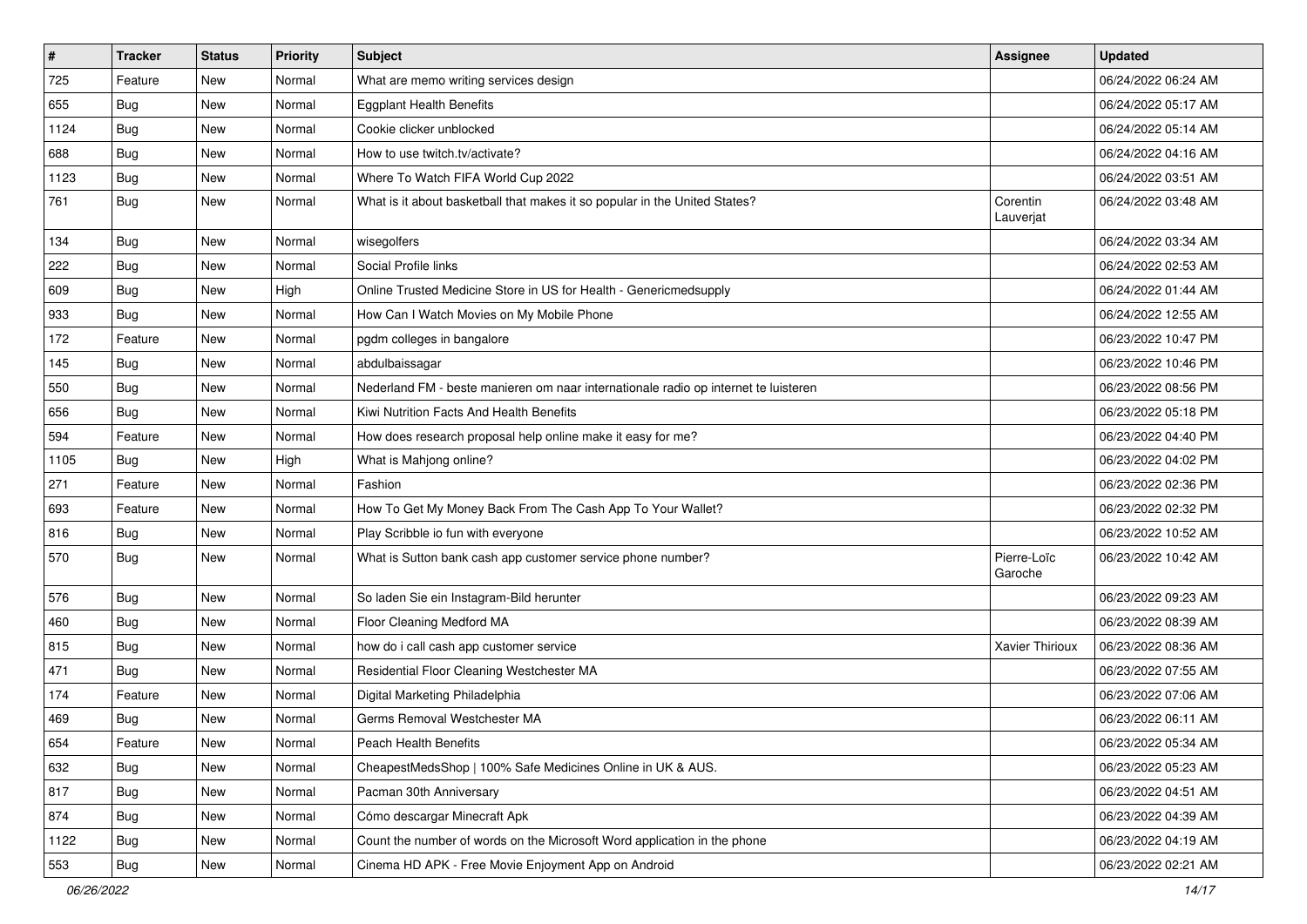| $\vert$ # | <b>Tracker</b> | <b>Status</b> | <b>Priority</b> | <b>Subject</b>                                                           | Assignee               | <b>Updated</b>      |
|-----------|----------------|---------------|-----------------|--------------------------------------------------------------------------|------------------------|---------------------|
| 313       | <b>Bug</b>     | <b>New</b>    | Normal          | Water Extraction Services in Virginia Beach VA                           |                        | 06/23/2022 02:14 AM |
| 766       | <b>Bug</b>     | <b>New</b>    | Normal          | Pobreflix Mod APK Review                                                 |                        | 06/23/2022 01:39 AM |
| 562       | Bug            | New           | Normal          | Learn Basic Mahjong Rules                                                |                        | 06/23/2022 12:48 AM |
| 620       | Bug            | New           | Normal          | Viagra Meds: Fastest & Quick Delivery On Your Doorstep - USA             |                        | 06/23/2022 12:03 AM |
| 685       | Bug            | New           | Low             | voutube thumbnail downloader                                             | Pierre-Loïc<br>Garoche | 06/22/2022 11:55 PM |
| 551       | Bug            | <b>New</b>    | Normal          | Why Do Students Need Online Best Dissertation Writing Services?          |                        | 06/22/2022 05:53 PM |
| 245       | <b>Bug</b>     | New           | Normal          | Write My Essay For Me Cheap                                              |                        | 06/22/2022 05:30 PM |
| 153       | <b>Bug</b>     | New           | Normal          | urgent loan online                                                       | Christophe<br>Garion   | 06/22/2022 05:11 PM |
| 926       | <b>Bug</b>     | New           | Normal          | tavor 7                                                                  |                        | 06/22/2022 05:08 PM |
| 582       | <b>Bug</b>     | New           | Normal          | Cash App Won't Let Me Send Money If There Is A Low Balance Available     | Pierre-Loïc<br>Garoche | 06/22/2022 03:07 PM |
| 155       | <b>Bug</b>     | New           | Normal          | Cant access my cash app account                                          | Pierre-Loïc<br>Garoche | 06/22/2022 02:15 PM |
| 681       | Feature        | New           | High            | <b>Online Class</b>                                                      |                        | 06/22/2022 01:12 PM |
| 1121      | Bug            | New           | Normal          | LustreC do not run                                                       |                        | 06/22/2022 08:43 AM |
| 796       | Bug            | New           | Normal          | How Does Cash App ++ actually work and What is the process of it         |                        | 06/22/2022 07:03 AM |
| 614       | <b>Bug</b>     | New           | Normal          | Como baixar o MOD APK no celular                                         |                        | 06/22/2022 04:46 AM |
| 606       | Feature        | New           | Normal          | Play unblocked cookie crush 3                                            | Pierre-Loïc<br>Garoche | 06/22/2022 04:12 AM |
| 262       | <b>Bug</b>     | New           | Normal          | It this true to dealing Wuth                                             |                        | 06/22/2022 04:07 AM |
| 786       | <b>Bug</b>     | <b>New</b>    | Normal          | Best Assignment Help in Australia & UK                                   |                        | 06/21/2022 09:28 PM |
| 1069      | <b>Bug</b>     | New           | Normal          | how to get cash app support phone number 24*7 available                  |                        | 06/21/2022 08:36 PM |
| 249       | Bug            | New           | Normal          | Steps to Activate Cash App Card in Less then 2 Minutes - Get Information | Pierre-Loïc<br>Garoche | 06/21/2022 07:52 PM |
| 1072      | Bug            | New           | Normal          | ii.start canon                                                           |                        | 06/21/2022 06:56 PM |
| 1071      | Bug            | New           | Normal          | Cinema HD Review - Cinemahdv2.net                                        |                        | 06/21/2022 06:54 PM |
| 464       | <b>Bug</b>     | New           | Normal          | Upholstery Cleaning Westchester MA                                       |                        | 06/21/2022 04:02 PM |
| 785       | <b>Bug</b>     | New           | Normal          | How To Get Money Off Cash App Without Card Or With A Card?               |                        | 06/21/2022 03:59 PM |
| 810       | Feature        | New           | Normal          | how to remove viruses from a phone                                       |                        | 06/21/2022 03:40 PM |
| 1120      | <b>Bug</b>     | New           | Normal          | Summary of 5 best coloring apps on phones                                |                        | 06/21/2022 10:24 AM |
| 1097      | Bug            | New           | Normal          | Race and experience new life.                                            |                        | 06/21/2022 09:35 AM |
| 580       | Bug            | New           | High            | What is Narrative Essay?                                                 | Christophe<br>Garion   | 06/21/2022 09:28 AM |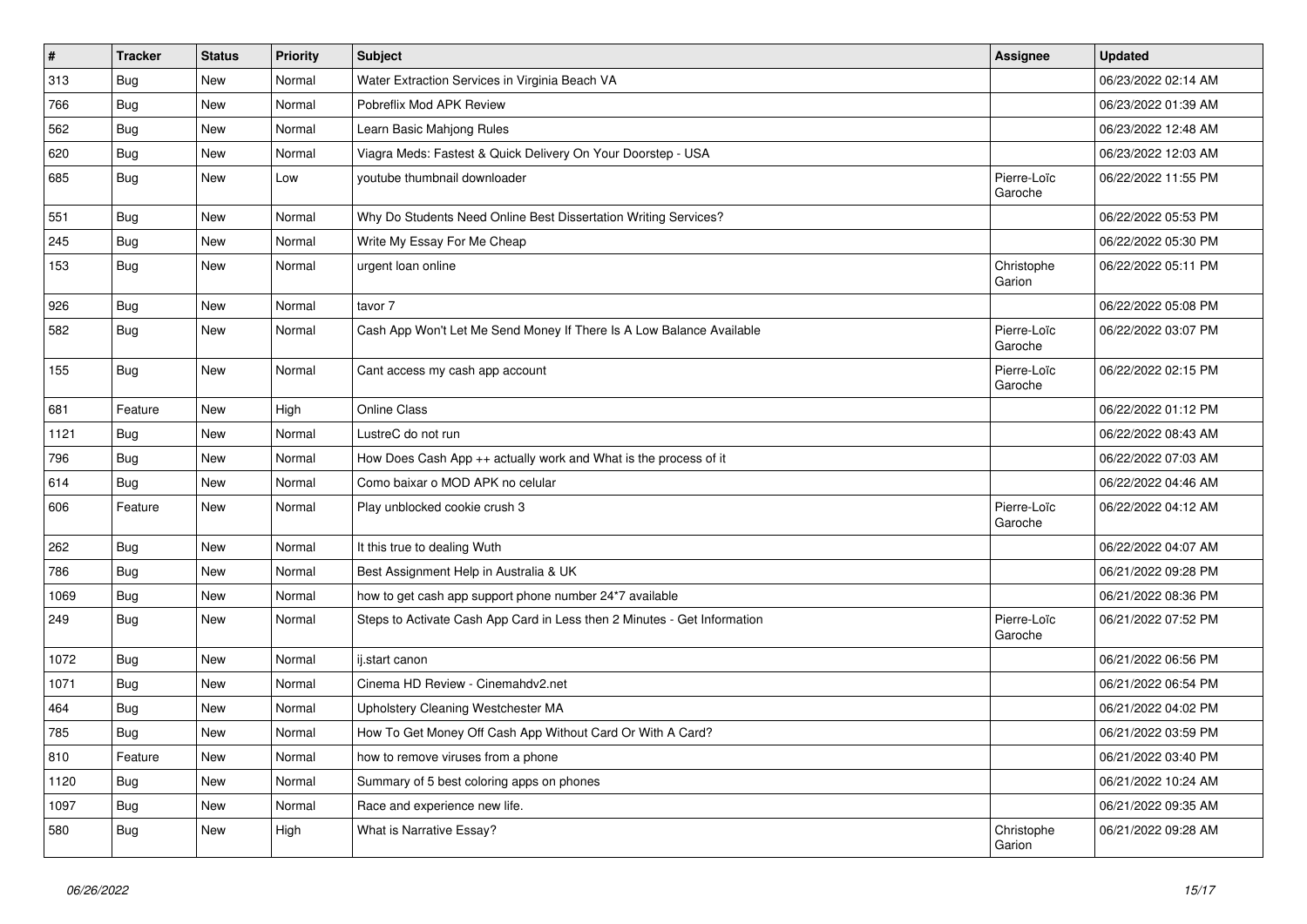| #    | <b>Tracker</b> | <b>Status</b> | <b>Priority</b> | Subject                                                                                                                                                  | <b>Assignee</b>        | <b>Updated</b>      |
|------|----------------|---------------|-----------------|----------------------------------------------------------------------------------------------------------------------------------------------------------|------------------------|---------------------|
| 702  | <b>Bug</b>     | New           | Normal          | Avail Chime Customer Service to know How To Get Chime Bank Statement                                                                                     |                        | 06/21/2022 08:32 AM |
| 1119 | Bug            | New           | Normal          | Klondike Solitaire                                                                                                                                       |                        | 06/21/2022 08:25 AM |
| 230  | Bug            | New           | Normal          | Add Money To Cash App Card - Auto Cash Apps                                                                                                              |                        | 06/21/2022 08:18 AM |
| 154  | <b>Bug</b>     | New           | Normal          | fdgyyrut gyrtrw                                                                                                                                          |                        | 06/21/2022 07:35 AM |
| 652  | Bug            | New           | Normal          | <b>Sesame Health Benefits</b>                                                                                                                            |                        | 06/21/2022 06:52 AM |
| 1118 | <b>Bug</b>     | New           | Normal          | Gameplay Minecraft                                                                                                                                       |                        | 06/21/2022 06:33 AM |
| 1116 | Bug            | New           | Normal          | ipTV smarts pro                                                                                                                                          |                        | 06/21/2022 06:09 AM |
| 1117 | Bug            | New           | Normal          | Equal Words - Word search game for PC and Windows Phone                                                                                                  |                        | 06/21/2022 05:38 AM |
| 624  | Bug            | New           | Normal          | Use go with the Driving Directions for your go                                                                                                           |                        | 06/21/2022 04:54 AM |
| 321  | Bug            | New           | Normal          | Tile & Grout Cleaning Services in Virginia Beach VA                                                                                                      |                        | 06/21/2022 03:04 AM |
| 215  | <b>Bug</b>     | New           | Normal          | How For Top Level Cell Phone For You                                                                                                                     |                        | 06/20/2022 08:14 PM |
| 1115 | <b>Bug</b>     | New           | Normal          | How to access your saved favorite Tiktok                                                                                                                 |                        | 06/20/2022 01:07 PM |
| 1113 | Bug            | New           | Normal          | Press the button to control your car                                                                                                                     |                        | 06/20/2022 12:09 PM |
| 1092 | <b>Bug</b>     | New           | Normal          | Ellison Estate Vineyard                                                                                                                                  |                        | 06/20/2022 12:03 PM |
| 1112 | <b>Bug</b>     | New           | Normal          | What Cash App Policy Says If Random Person Sent Me Money On Cash App?                                                                                    |                        | 06/20/2022 07:48 AM |
| 1088 | Bug            | New           | Normal          | Health And Fitness Tips 2022                                                                                                                             | Pierre-Loïc<br>Garoche | 06/20/2022 06:42 AM |
| 1111 | <b>Bug</b>     | New           | Normal          | LOLBeans is a fun battle royale game where you race with other players while avoiding obstacles. Reach the end<br>of the course in competitive gameplay! |                        | 06/20/2022 06:39 AM |
| 1095 | Feature        | New           | High            | Want to Know the Best CV Makers in Dubai?                                                                                                                |                        | 06/20/2022 06:29 AM |
| 1110 | Bug            | New           | Normal          | Six Guns Mod Apk Answers Your Questions                                                                                                                  | Pierre-Loïc<br>Garoche | 06/20/2022 04:42 AM |
| 1109 | Feature        | New           | Normal          | Six Guns Mod Apk Answers Your Questions                                                                                                                  | Christophe<br>Garion   | 06/20/2022 04:39 AM |
| 1108 | <b>Bug</b>     | New           | Normal          | Six Guns Mod Apk Answers Your Questions                                                                                                                  |                        | 06/20/2022 04:37 AM |
| 811  | <b>Bug</b>     | New           | Normal          | Canon IJ Network Tool                                                                                                                                    |                        | 06/20/2022 12:34 AM |
| 272  | Feature        | New           | Normal          | Fashion                                                                                                                                                  |                        | 06/19/2022 08:01 AM |
| 591  | <b>Bug</b>     | New           | Normal          | How To Find Facebook Modifications For Your Spotify Premium Apk?                                                                                         |                        | 06/19/2022 06:07 AM |
| 860  | <b>Bug</b>     | New           | Normal          | pokemon guide                                                                                                                                            | Pierre-Loïc<br>Garoche | 06/18/2022 08:18 PM |
| 895  | <b>Bug</b>     | New           | Normal          | Cash App Scams                                                                                                                                           |                        | 06/18/2022 02:36 PM |
| 176  | <b>Bug</b>     | New           | Normal          | instant loan without documents                                                                                                                           |                        | 06/18/2022 01:43 PM |
| 253  | Bug            | New           | Normal          | Florence Lawrence                                                                                                                                        |                        | 06/18/2022 01:09 PM |
| 1107 | Feature        | New           | High            | Where do you have to find an application to watch news and sports videos?                                                                                | Christophe<br>Garion   | 06/18/2022 10:36 AM |